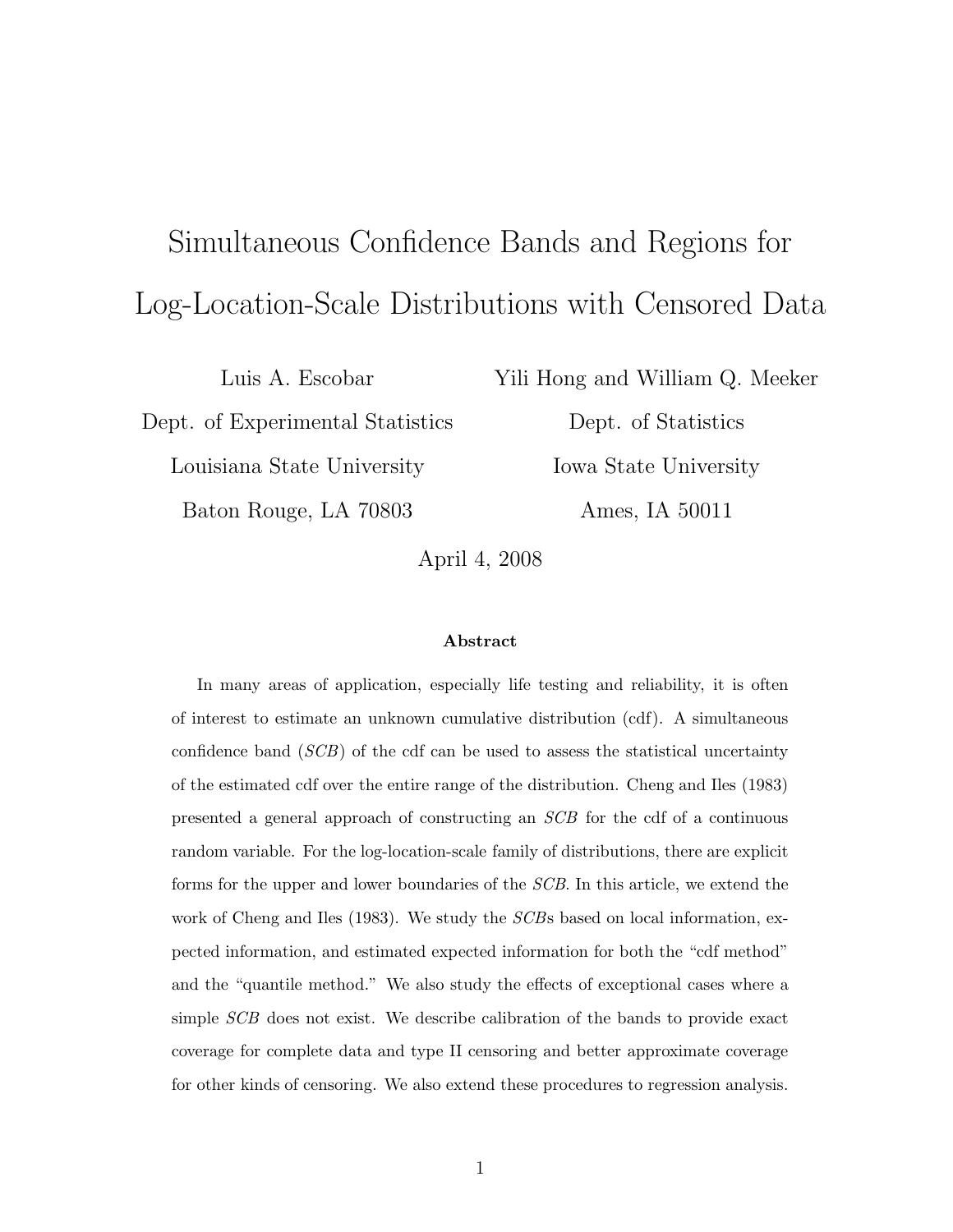Keywords: Confidence region; information matrix; maximum likelihood; Quantile; Wald confidence interval.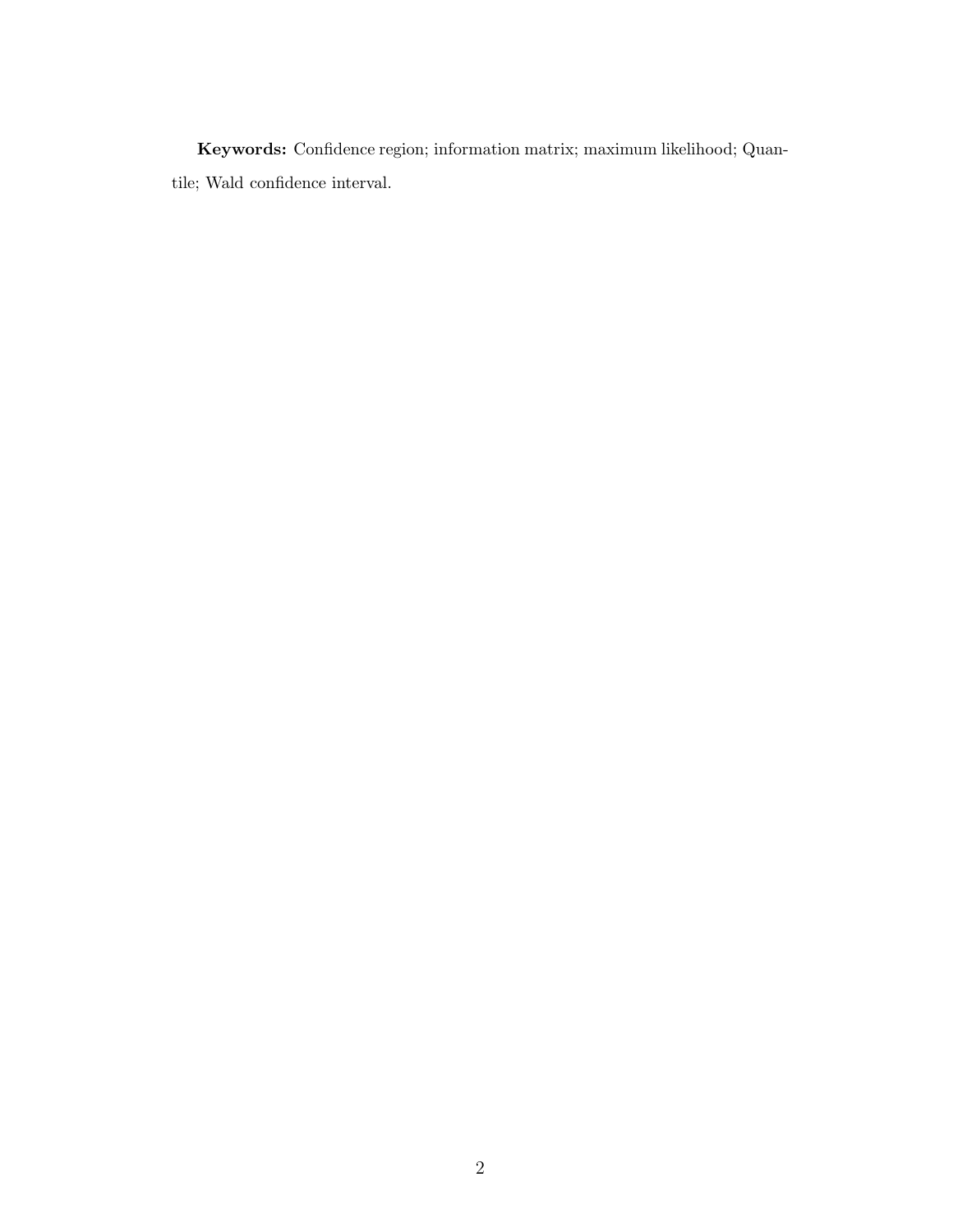### 1 Introduction

#### 1.1 Background

It is often of primary interest to estimate an unknown cumulative distribution (cdf). Particular areas of application include life testing and reliability. Usually, it is important to assess the precision of the cdf estimate. Jeng and Meeker (2001) present two example applications for single distribution local-scale models; one is on life data and the other one is on probability of detection in which the usual simple regression model is replaced by a physics-based computer model so that there is only an unknown location parameter and an unknown scale parameter. One approach of describing the uncertainty of the estimated cdf is to construct a simultaneous confidence band (SCB) that contains the entire unknown cdf with a certain confidence level.

Cheng and Iles (1983) described a general method of constructing an SCB for the cdf of a continuous random variable. Their method is well suited for the location-scale and log-location-scale models, which include the most popular distribution families used in lifetime modeling. Their approach consists of two steps. First, one identifies a  $100(1-\alpha)\%$ simultaneous confidence region (SCR), denoted by  $CR(\theta)$ , for the unknown parameters  $\theta$ . The second step consists of obtaining the graph of the cdf  $F(y; \theta)$  for all  $\theta$  in  $CR(\theta)$ , the S-shaped region in the plane swept by the graph is a  $SCB$ . Because the  $CR(\theta)$  captures the true value of  $\theta$  with probability  $1 - \alpha$ , the probability that the S-shaped region will capture the true cdf is at least  $1-\alpha$ . For the log-location-scale family there are closed-form expressions for the upper and lower boundaries of the SCB and with some mild conditions on the SCR, the coverage probability for the SCB is exactly  $1 - \alpha$ .

#### 1.2 Model, data, quantiles, and probabilities

The results of this paper apply to location-scale and log-location-scale distributions. A random variable Y belongs to the location-scale family of distributions, with location  $\mu$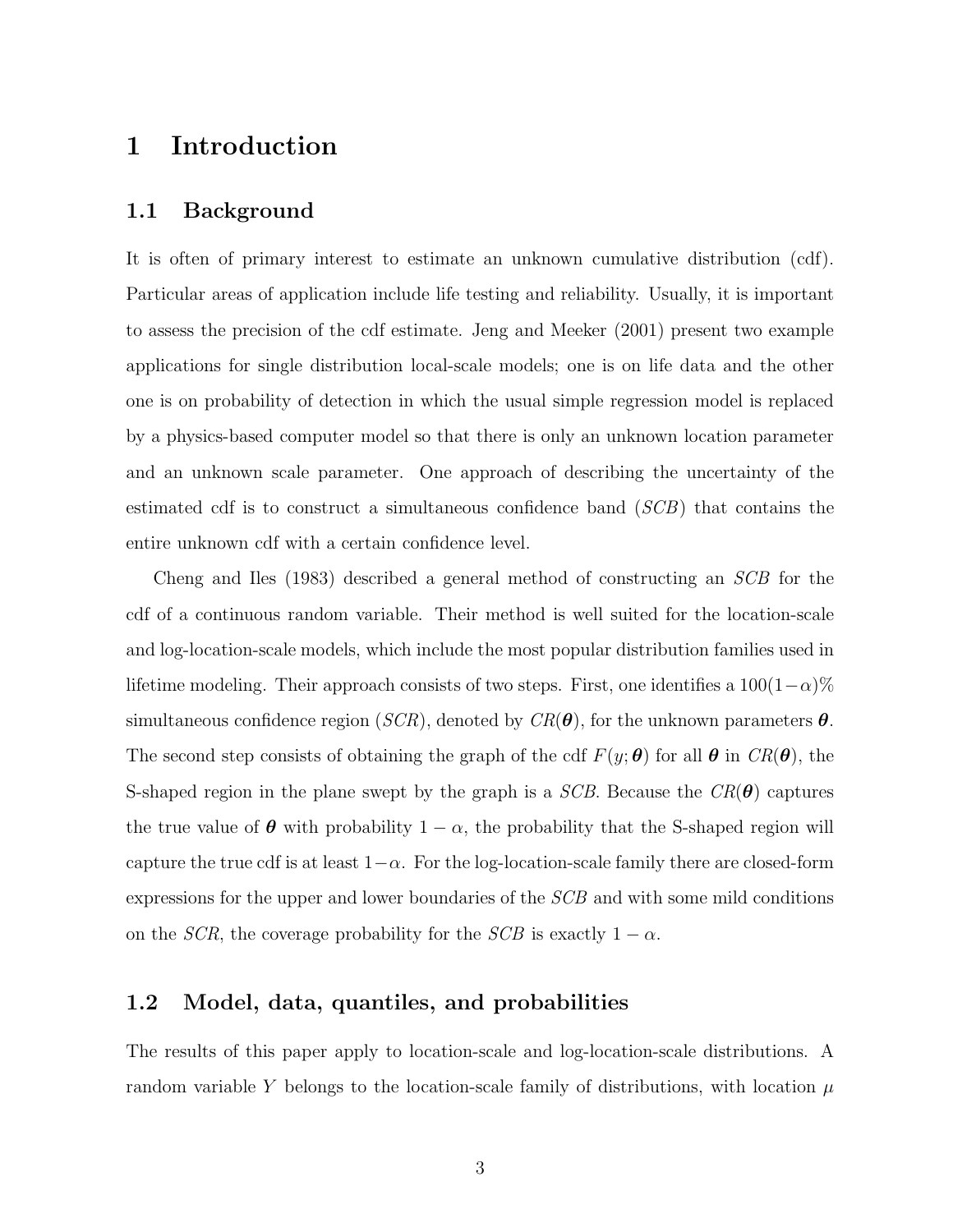and scale  $\sigma$ , if

$$
F_Y(y; \mu, \sigma) = \Phi\left(\frac{y - \mu}{\sigma}\right), \quad -\infty < y < \infty \tag{1}
$$

where  $\Phi(z)$  is a cdf that does not depend on any unknown parameters,  $-\infty < \mu < \infty$ , and σ > 0. It can be shown that  $Φ(z)$  is the cdf of  $(Y - μ)/σ$ . The normal (NOR), the smallest extreme value (SEV), and the logistic distributions are location-scale distributions.

A positive random variable T belongs to the log-location-scale family distribution if  $Y = \log(T)$  is a member of the location-scale family. The lognormal, the Weibull, and the loglogistic are among the important distributions of this family. For example, the cdf and pdf of the Weibull random variable T are

$$
F_T(t; \mu, \sigma) = \Phi_{\text{sev}} \left[ \frac{\log(t) - \mu}{\sigma} \right] \quad \text{and} \quad f_T(t; \mu, \sigma) = \frac{1}{\sigma t} \phi_{\text{sev}} \left[ \frac{\log(t) - \mu}{\sigma} \right]
$$

where  $\Phi_{\text{sev}}(z) = 1 - \exp[-\exp(z)]$  and  $\phi_{\text{sev}}(z) = \exp[z - \exp(z)]$  are the standard smallest extreme value cdf and pdf, respectively. For the lognormal distribution, replace  $\Phi_{\text{sev}}$  and  $\phi_{\text{sev}}$  above with  $\Phi_{\text{nor}}$  and  $\phi_{\text{nor}}$ , the standard normal cdf and pdf, respectively.

Life tests often result in censored data. Type I (time) censored data result when unfailed units are removed from test at a prespecified time, perhaps due to limited time for study completion. Type II (failure) censored data result when a test is terminated after a specified number r of failures, say  $2 \le r \le n$ . If all units fail, the data are called "complete" or "uncensored" data.

Suppose that  $T$  is a lifetime from a log-location-scale distribution. Frequently, interest is on quantities like the failure probability  $F_T(t_e; \mu, \sigma)$  at  $t_e$  or the p quantile  $t_p$  of the distribution. Define  $y_e = \log(t_e)$  and  $y_p = \log(t_p)$ . It follows that  $F_T(t_e; \mu, \sigma) = F_Y(y_e; \mu, \sigma)$  $\Phi[(y_e - \mu)/\sigma]$  and the p quantile of  $F_Y(y)$  is  $y_p = \mu + z_p \sigma$ , where  $z_p = \Phi^{-1}(p)$  is the p quantile of  $\Phi(z)$ .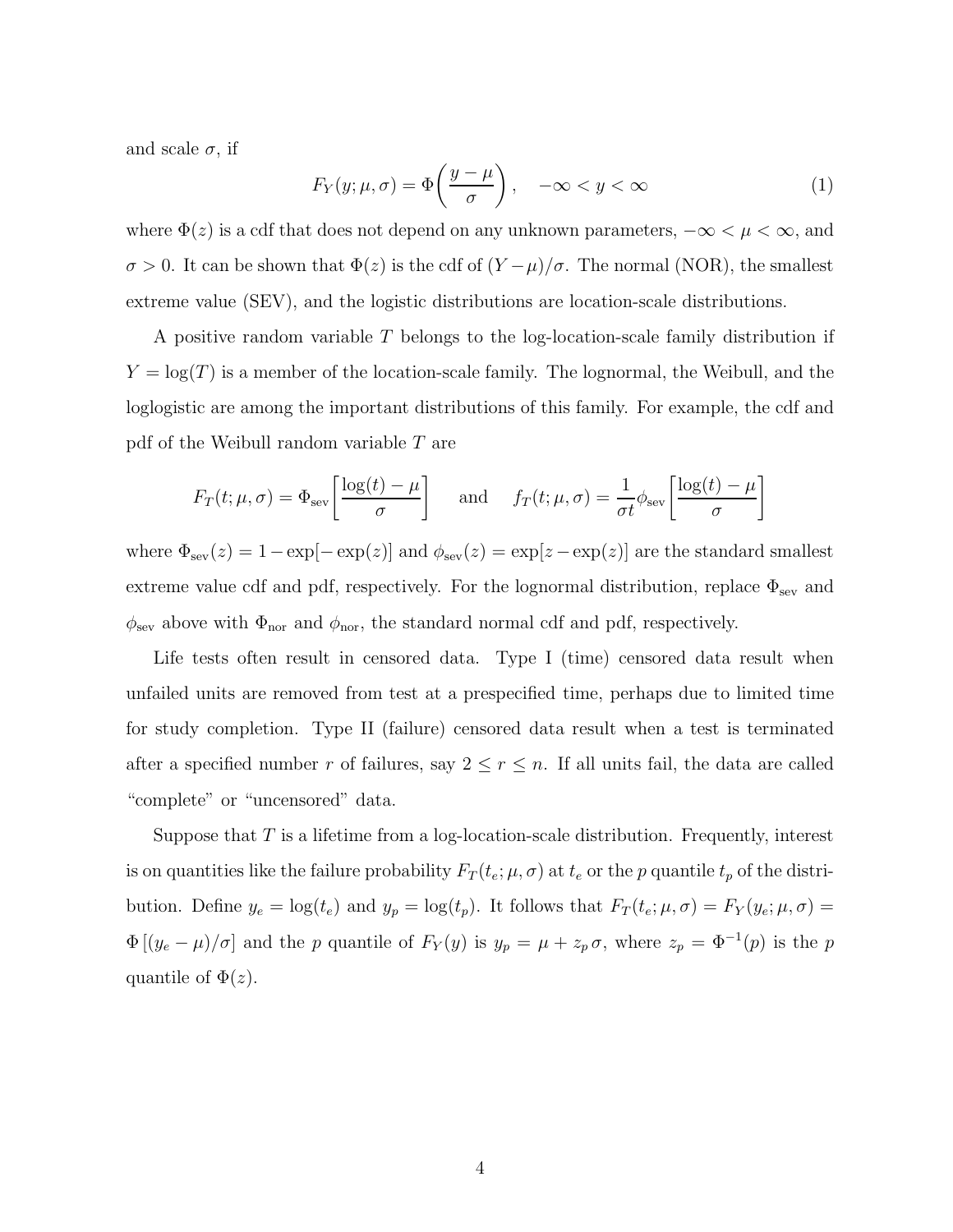#### 1.3 Maximum likelihood estimation and information matrices

For a censored sample with  $n$  independent exact and right censored observations from a log-location-scale distribution, the likelihood of the data at  $\boldsymbol{\theta} = (\mu, \sigma)'$  is

$$
L(\boldsymbol{\theta}) = C \prod_{i=1}^{n} \left\{ \frac{1}{\sigma t_i} \phi \left[ \frac{\log(t_i) - \mu}{\sigma} \right] \right\}^{\delta_i} \left\{ 1 - \Phi \left[ \frac{\log(t_i) - \mu}{\sigma} \right] \right\}^{1 - \delta_i},
$$

where  $\delta_i = 1$  if  $t_i$  is an exact observation and  $\delta_i = 0$  if  $t_i$  is a right censored observation, and  $\mathcal C$  is a constant that does not depend on the unknown parameters. Standard computer software (e.g., JMP, MINITAB, SAS, S-PLUS/SPLIDA) provide maximum likelihood (ML) estimates of  $\theta$  and functions of  $\theta$  such as quantiles and probabilities. We denote the ML estimator of  $\theta$  by  $\theta = (\hat{\mu}, \hat{\sigma})'$ . By the invariance property of ML estimators, the ML estimator of  $y_p$  is  $\widehat{y}_p = \widehat{\mu} + z_p \widehat{\sigma}$ . Similarly, the ML estimator of the cumulative probability of Y at  $y_e$  is  $\hat{p} = \Phi \left[ (y_e - \hat{\mu})/\hat{\sigma} \right]$ . See, for example, Chapter 8 in Meeker and Escobar (1998) for more details.

There are three kinds of information matrices that are used in statistical inference.

- The expected information matrix (also known as the Fisher information matrix) which usually depends on unknown parameters.
- The estimated information matrix is the ML estimator of the Fisher information matrix, obtained by evaluating the expected information matrix at the ML estimate  $\widehat{\boldsymbol{\theta}}$ .
- The observed information matrix, another estimator of the Fisher information matrix, is the negative Hessian matrix of the log-likelihood function, evaluated at the ML estimate  $\widehat{\boldsymbol{\theta}}$ .

The expected information matrix for  $\boldsymbol{\theta}$  is

$$
I_{\theta} = \mathcal{E}\left[-\frac{\partial^2 \mathcal{L}(\theta)}{\partial \theta \partial \theta'}\right] = \left(\frac{n}{\sigma^2}\right) \left[\begin{array}{cc} f_{11} & f_{12} \\ f_{12} & f_{22} \end{array}\right] = \left(\frac{n}{\sigma^2}\right) M. \tag{2}
$$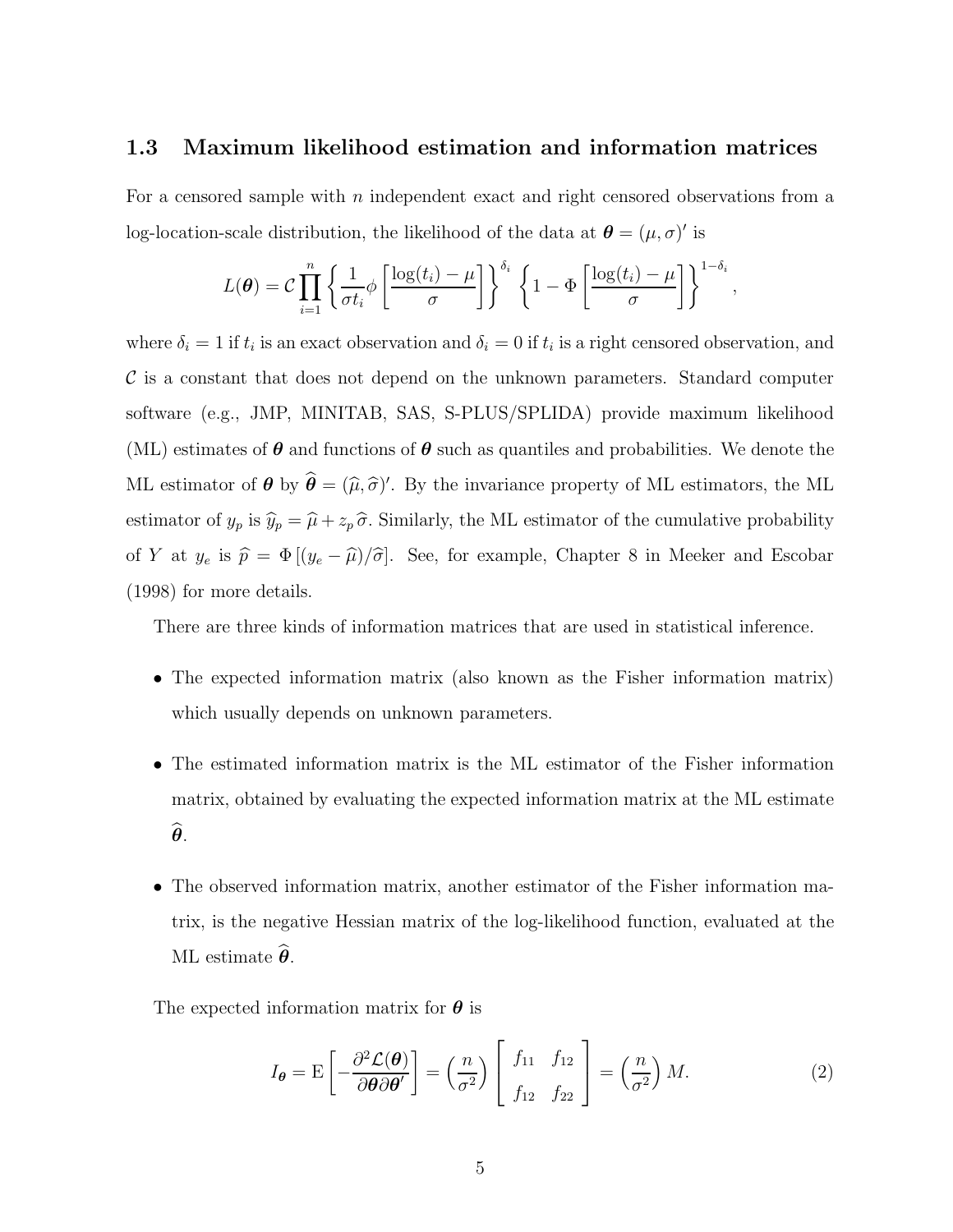Here  $\mathcal{L}(\theta) = \log[L(\theta)]$  is the log-likelihood of the data, M is the scaled information matrix with elements  $f_{ij}$ ,  $i, j = 1, 2$ . Also, define the scaled covariance matrix  $\Lambda$  by

$$
\Lambda = \begin{bmatrix} \lambda_{11} & \lambda_{12} \\ \lambda_{12} & \lambda_{22} \end{bmatrix} = \begin{bmatrix} f_{11} & f_{12} \\ f_{12} & f_{22} \end{bmatrix}^{-1} = M^{-1}.
$$
 (3)

Let  $I_{\theta}$  denote the estimated expected information matrix which is  $I_{\theta} = (n/\hat{\sigma}^2) M$ . Note that in the presence of censoring,  $f_{11}, f_{12}, f_{22}$  are functions of the proportion censored (Type II or failure censoring), or on the expected proportion censored (Type I or time censoring) but they do not depend on  $\theta$ . When M depends on unknown parameters (e.g. Type I censoring), M is evaluated at  $\widehat{\theta}$  in which case, we would use notation  $\widehat{M}$ ,  $\widehat{f}_{ij}$ ,  $\widehat{\Lambda}_{ij}$ , and  $\hat{\lambda}_{ij}$  to denote the ML estimators of theses respective quantities. In the development of this paper, however, we avoid this extra notational burden.

The observed information matrix is given by

$$
\breve{I}_{\theta} = -\frac{\partial^2 \mathcal{L}(\theta)}{\partial \theta \partial \theta'}\bigg|_{\theta = \widehat{\theta}} = \left(\frac{n}{\widehat{\sigma}^2}\right) \begin{bmatrix} \breve{\iota}_{11} & \breve{\iota}_{12} \\ \breve{\iota}_{12} & \breve{\iota}_{22} \end{bmatrix} = \left(\frac{n}{\widehat{\sigma}^2}\right) \breve{I}
$$
(4)

where  $\check{I}$  is the scaled local information matrix with elements  $\check{i}_{ij}, i, j = 1, 2$ . We use the notation  $\tilde{\Lambda}$  for the local estimate of the scaled covariance matrix, that is

$$
\breve{\Lambda} = \begin{bmatrix} \breve{\lambda}_{11} & \breve{\lambda}_{12} \\ \breve{\lambda}_{21} & \breve{\lambda}_{22} \end{bmatrix} = \begin{bmatrix} \breve{\iota}_{11} & \breve{\iota}_{12} \\ \breve{\iota}_{12} & \breve{\iota}_{22} \end{bmatrix}^{-1} = \breve{I}^{-1}.
$$

#### 1.4 General approaches and contributions of this work

There are two alternative approaches for obtaining SCBs for the log-location-scale family using the general method proposed by Cheng and Iles (1983). We call them the "quantile method" and the "cdf method," respectively.

The "quantile method" obtains  $SCBs$  directly for quantiles. That is, for each  $0 < p <$ 1, the *SCB* for the p quantile is the solution to the optimization problems

$$
\max_{\mu,\sigma} (\mu + z_p \sigma) \quad \text{and} \quad \min_{\mu,\sigma} (\mu + z_p \sigma) \tag{5}
$$
  
Subject to:  $(\mu, \sigma)' \in CR(\mu, \sigma)$ .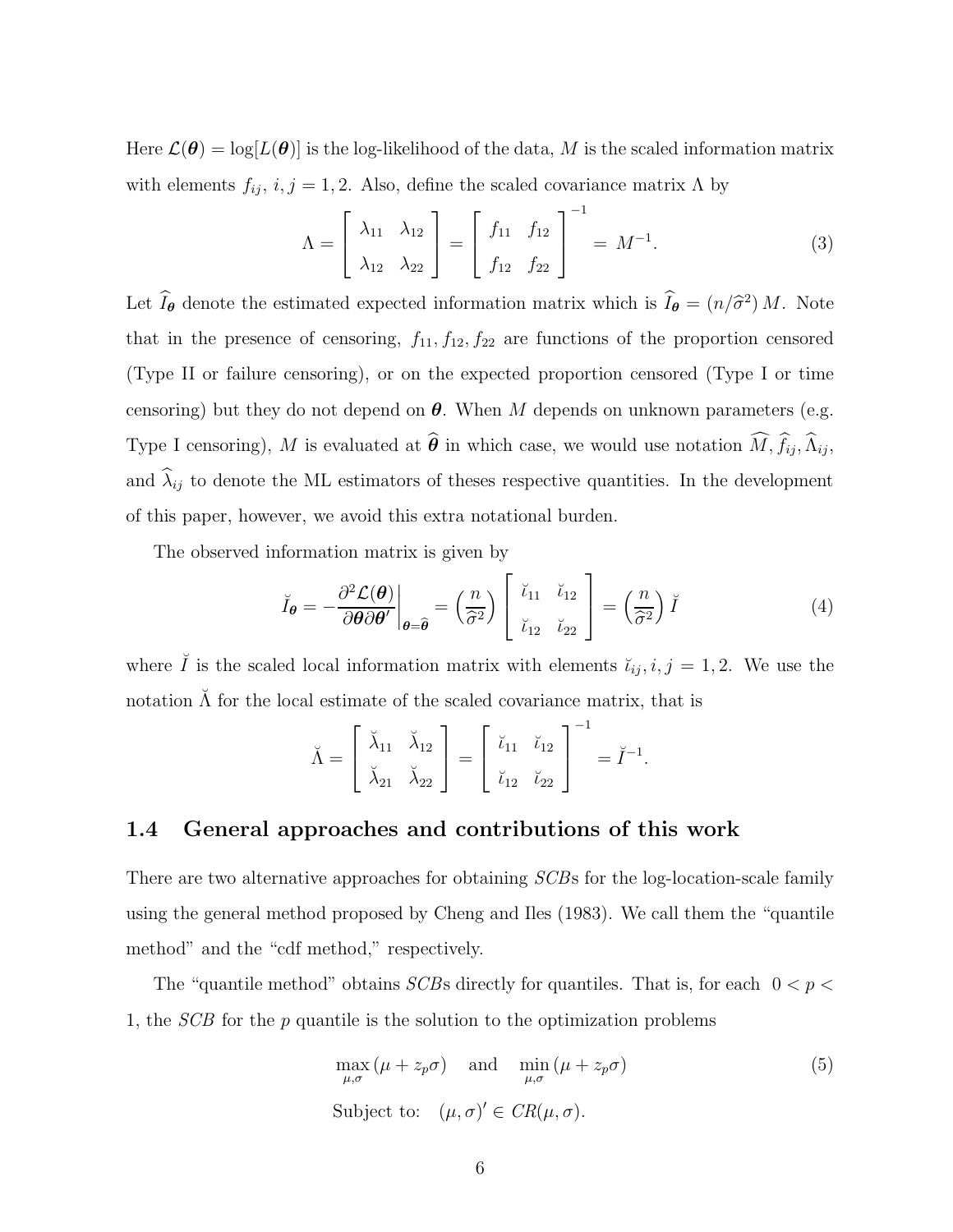The "cdf method" obtains *SCB* directly for cumulative probabilities. That is, for each  $-\infty < y_e < \infty$ , find the solution for the optimization problems

$$
\max_{\mu,\sigma} \Phi\left(\frac{y_e - \mu}{\sigma}\right) \quad \text{and} \quad \min_{\mu,\sigma} \Phi\left(\frac{y_e - \mu}{\sigma}\right)
$$
\nSubject to:

\n
$$
(\mu, \sigma)' \in CR(\mu, \sigma).
$$
\n(6)

As shown in the appendix of Jeng and Meeker (2001), for a given CR, there is equivalence between optimization procedures (5) and (6), which means (5) and (6) give the same *SCB* for the cdf.

Cheng and Iles (1983) provided closed form solutions of (5) and (6) using expected information for complete data. In this work, we extend the work of Cheng and Iles  $(1983)$  in the following ways. We show how to compute  $SCB$ s based on local information, expected information, and estimated expected information for both the "cdf method" and the "quantile method." We show the effects of exceptional cases where the SCBs have non-finite boundaries. Cheng and Iles (1983) considered only complete data. We describe calibration of the intervals to provide exact coverage for type II censoring and approximate coverage for other kinds of censoring. We also show how to extend these procedures to regression analysis.

#### 1.5 Related literature

Statistical methods for log-location-scale distributions, especially with application to lifetime studies are given, for example, in Meeker and Escobar (1998), and Lawless (2003). Cheng and Iles (1983) presented a general approach to construct SCBs for cdf of a continuous random variable. Cheng and Iles (1988) gave one-sided SCBs for a location-scale cdf with complete data. Jeng and Meeker (2001) compared coverage probabilities of *SCB*s based on a normal approximation, using observed information and expected information, likelihood, and bootstrap procedures. Their paper described the geometry of one versus two sided SCBs, and presented two examples. Sa and Lee (1998) developed SCB for the  $p$  quantile and the expected lifetime of the Weibull regression model by using the  $SCR$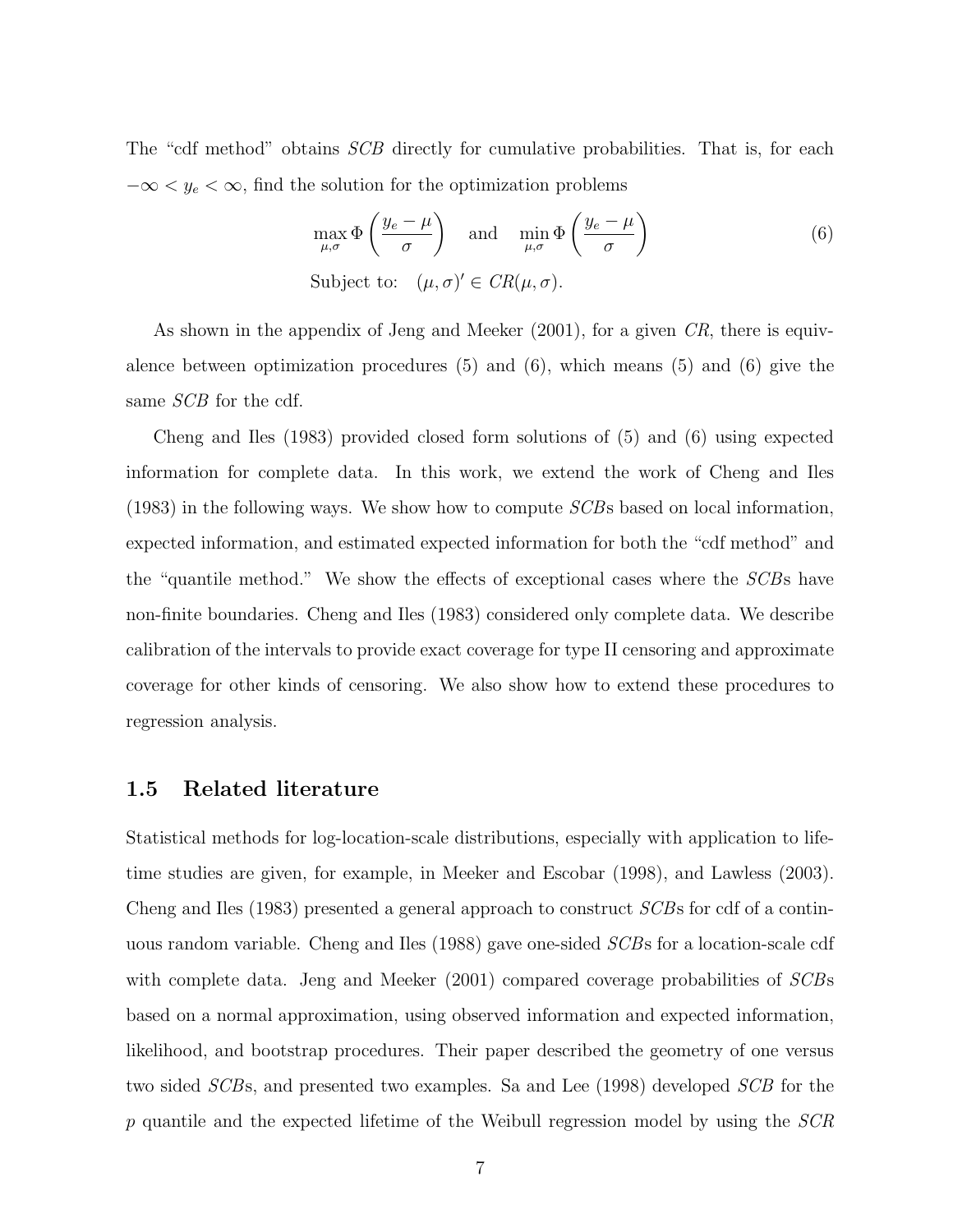for the parameters and the Lagrange multiplier procedure. There is a substantial amount literature on simultaneous confidence intervals for a regression function (e.g. Miller, 1981), a problem different from that considered here.

#### 1.6 Overview

The rest of paper is organized as follows. Sections 2 through 4 give single distribution SCRs and SCBs based on expected information, estimated expected information, and local Fisher information, respectively. Section 5 provides calibration of these SCBs. Section 6 shows how to extend the results to the regression model. Section 7 gives some concluding remarks and some areas for future research.

# 2 Single Distribution Simultaneous Confidence Regions Based on Expected Information

Here, we consider simultaneous inference for parameters, and functions of the parameters, of the single location-scale distribution  $F_Y(y; \mu, \sigma) = \Phi[(y - \mu)/\sigma]$  based on the expected information matrix  $I_{\theta}$ . An approximate  $100(1-\alpha)\%$  SCR for  $\theta = (\mu, \sigma)'$  is given by  $(\boldsymbol{\theta} - \boldsymbol{\theta})' I_{\boldsymbol{\theta}}(\boldsymbol{\theta} - \boldsymbol{\theta}) \leq \gamma_F$  and can be re-expressed as

$$
(\widehat{\boldsymbol{\theta}} - \boldsymbol{\theta})' M (\widehat{\boldsymbol{\theta}} - \boldsymbol{\theta}) \le \gamma_F^s \sigma^2 \tag{7}
$$

where  $\sigma > 0$ ,  $\gamma_F^s = \gamma_F/n$ , and  $\gamma_F > 0$  is a constant chosen to target a required confidence level.

**Theorem 1** The SCR for  $\boldsymbol{\theta} = (\mu, \sigma)'$  in (7) based on expected information has the following properties:

1. The simultaneous region is convex.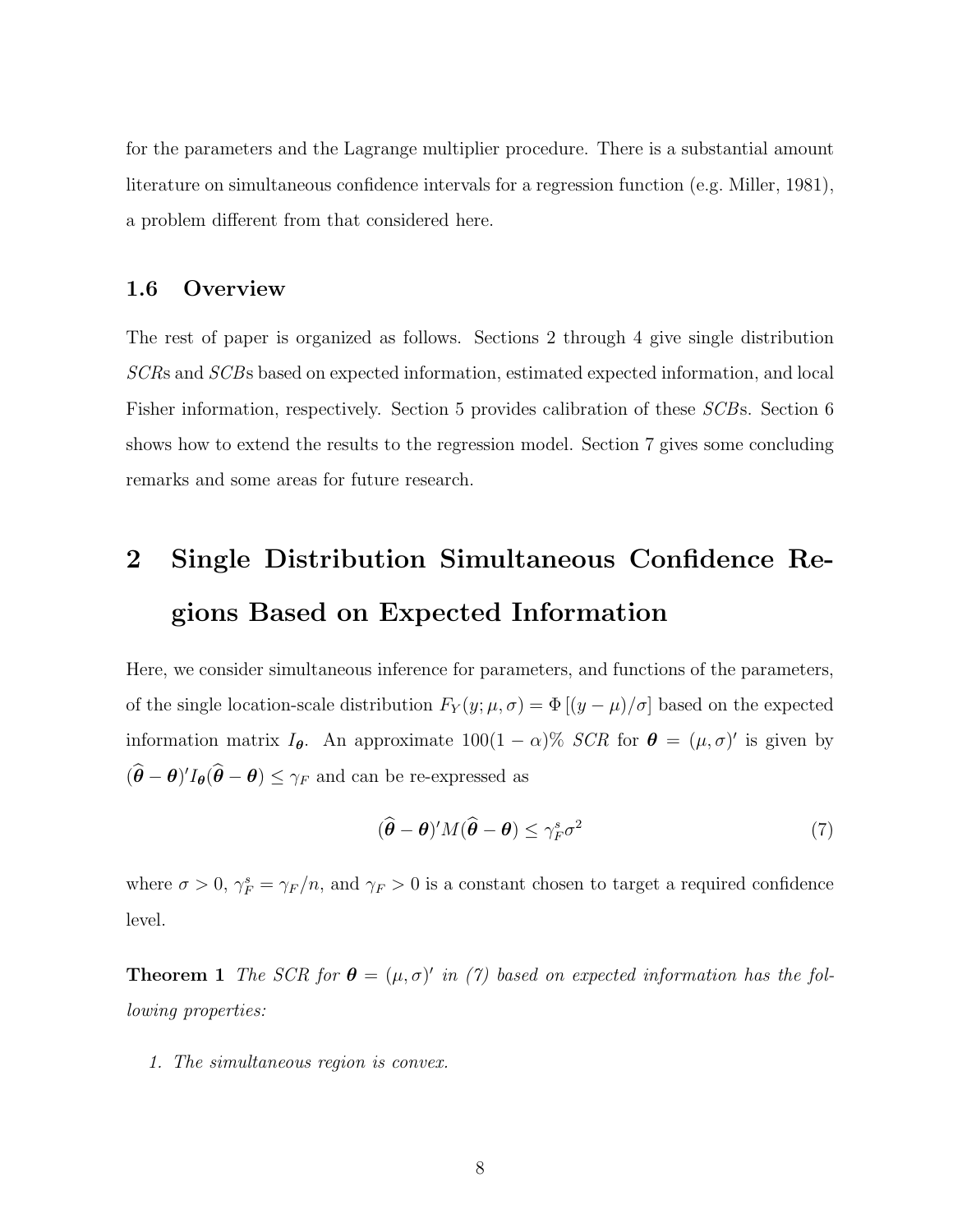

Figure 1: Possible shapes for the expected information SCRs.

2. The minimum and maximum values of  $\sigma$  in the simultaneous region are

$$
\sigma_F^{\min} = \frac{\widehat{\sigma}}{1 + \sqrt{\gamma_F^s \lambda_{22}}}, \qquad \sigma_F^{\max} = \begin{cases} \frac{\widehat{\sigma}}{1 - \sqrt{\gamma_F^s \lambda_{22}}} & \text{if } \gamma_F^s \lambda_{22} < 1\\ \infty & \text{if } \gamma_F^s \lambda_{22} \ge 1 \end{cases} \tag{8}
$$

where  $\lambda_{22}$  is given in (3).

- 3. The shape of the region is determined by the sign of  $1 \gamma_F^s \lambda_{22}$ 
	- If  $\gamma_F^s \lambda_{22} < 1$  the SCR is an ellipse and  $\hat{\sigma}/2 < \sigma_F^{\min} < \hat{\sigma}$ .
	- If  $\gamma_F^s \lambda_{22} = 1$  the SCR is the content of a parabola and  $\sigma_F^{\min} = \hat{\sigma}/2$ .
	- If  $\gamma_F^s \lambda_{22} > 1$  the SCR is the content of a single branch from a hyperbola and  $0 < \sigma_F^{\min} < \widehat{\sigma}/2.$

Figure 1 illustrates the three possible shapes for the SCRs.

**Proof:** First we prove part (1). Let  $\theta_1$  and  $\theta_2$  be two points in the region. Observe that  $\theta_i = (\mu_i, \sigma_i)'$  and  $\sigma_i > 0$ . Consider a convex combination of those two points say  $a\theta_1 + b\theta_2$  where  $0 \le a \le 1$  and  $b = 1 - a$ . Then

$$
\begin{split}\n(\widehat{\boldsymbol{\theta}} - a\boldsymbol{\theta}_{1} - b\boldsymbol{\theta}_{2})'M(\widehat{\boldsymbol{\theta}} - a\boldsymbol{\theta}_{1} - b\boldsymbol{\theta}_{2}) &= \left[a(\widehat{\boldsymbol{\theta}} - \boldsymbol{\theta}_{1}) + b(\widehat{\boldsymbol{\theta}} - \boldsymbol{\theta}_{2})\right]'M\left[a(\widehat{\boldsymbol{\theta}} - \boldsymbol{\theta}_{1}) + b(\widehat{\boldsymbol{\theta}} - \boldsymbol{\theta}_{2})\right] \\
&= a^{2}(\widehat{\boldsymbol{\theta}} - \boldsymbol{\theta}_{1})'M(\widehat{\boldsymbol{\theta}} - \boldsymbol{\theta}_{1})' + 2ab(\widehat{\boldsymbol{\theta}} - \boldsymbol{\theta}_{1})'M(\widehat{\boldsymbol{\theta}} - \boldsymbol{\theta}_{2}) + b^{2}(\widehat{\boldsymbol{\theta}} - \boldsymbol{\theta}_{2})'M(\widehat{\boldsymbol{\theta}} - \boldsymbol{\theta}_{2})' \\
&\le a^{2}\gamma_{F}^{s}\sigma_{1}^{2} + a^{2}\gamma_{F}^{s}\sigma_{2}^{2} + 2ab\sqrt{\gamma_{F}^{s}\sigma_{1}^{2}\gamma_{F}^{s}\sigma_{2}^{2}} = \gamma_{F}^{s}(a\sigma_{1} + b\sigma_{2})^{2}.\n\end{split}
$$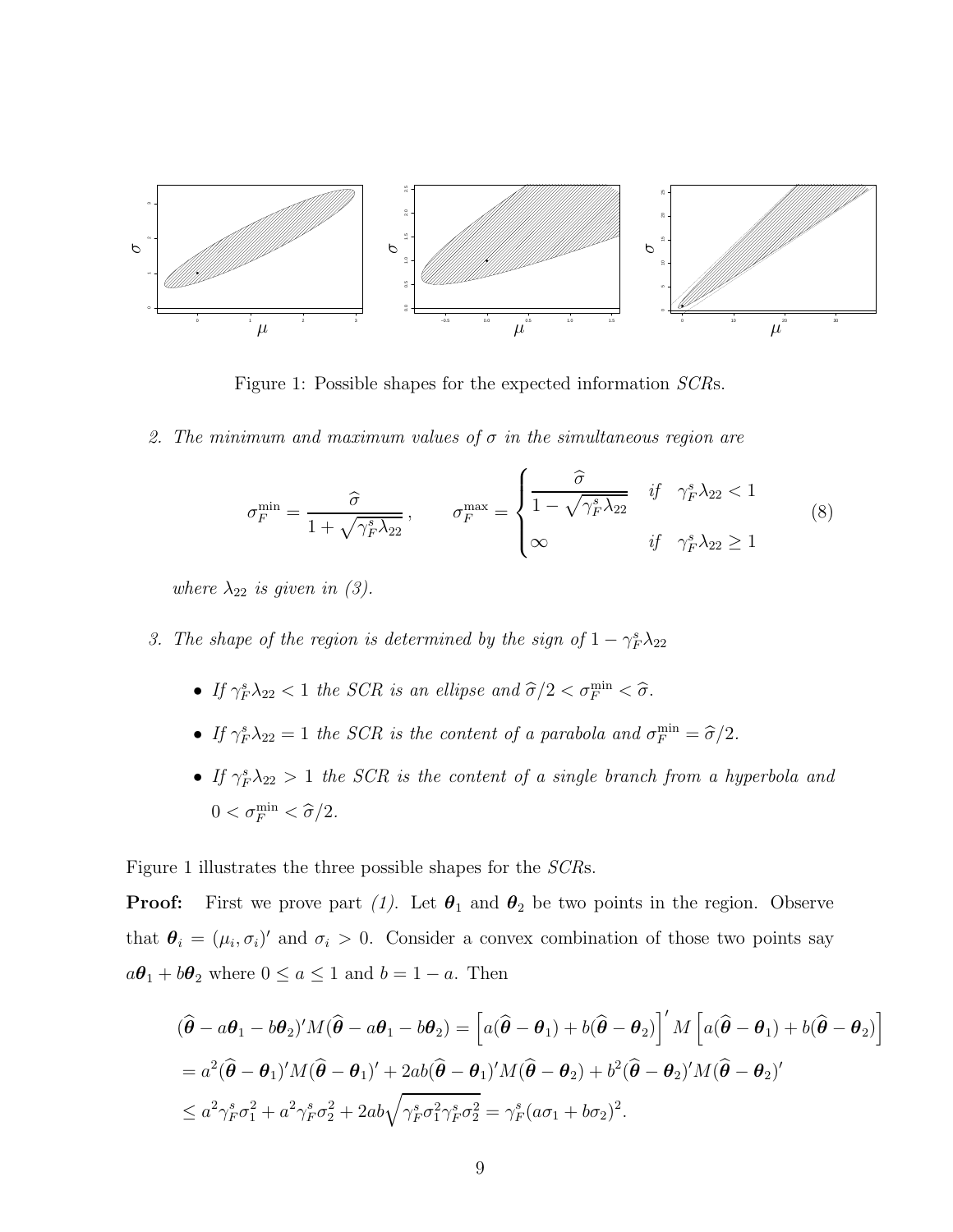The above inequality holds because  $\theta_1$  and  $\theta_2$  are in the region and M is positive definite. Thus the region is convex.

To prove part (2), note that the maximum and minimum of  $\sigma$  must be attained at the boundary of the CR. By implicit differentiation,  $(\hat{\mu} - \mu)f_{11} + (\hat{\sigma} - \sigma)f_{12} + [(\hat{\mu} - \mu)f_{12} +$  $(\hat{\sigma} - \sigma) f_{22} + \gamma_F^s \sigma (d\sigma/d\mu) = 0$ . Setting  $d\sigma/d\mu = 0$ , one gets  $(\hat{\mu} - \mu) = -(\hat{\sigma} - \sigma) f_{12}/f_{11}$ . Substituting this into (7), and after some simplification, one gets  $(1 - \gamma_F^s \lambda_{22})\sigma^2 - 2\hat{\sigma}\sigma + \hat{\sigma}^2 =$ 0. If  $\gamma_F^s \lambda_{22} \neq 1$ , the two roots are  $\hat{\sigma}/(1 \pm \sqrt{\gamma_F^s \lambda_{22}})$ . If  $\gamma_F^s \lambda_{22} = 1$ , the root is  $\hat{\sigma}/2$ . After noting that only positive values of  $\sigma$  are allowed, one can see that the results in part (2) hold.

Now, we proceed to prove part (3). Direct computations show that  $(\theta - \theta)'M(\theta - \theta) =$  $\gamma_F^s \sigma^2$  can be written as

$$
(\widehat{\boldsymbol{\theta}} - \boldsymbol{\theta})' R (\widehat{\boldsymbol{\theta}} - \boldsymbol{\theta}) + 2\widehat{\sigma} \gamma_F^s \delta' (\widehat{\boldsymbol{\theta}} - \boldsymbol{\theta}) = \gamma_F^s \widehat{\sigma}^2
$$
\n(9)

where  $\boldsymbol{\delta} = (0, 1)'$  and

$$
R = \begin{bmatrix} f_{11} & f_{12} \\ f_{12} & (f_{22} - \gamma_F^s) \end{bmatrix} .
$$
 (10)

Now, let  $\zeta_1 \geq \zeta_2$  be the eigenvalues of R and let O be the corresponding matrix of eigenvectors. Thus  $O'RO = \text{diag}(\zeta_1, \zeta_2)$  and  $OO'$  is equal to a  $2 \times 2$  identity matrix. Thus from  $(9)$ 

$$
(w_1, w_2) \text{diag}(\zeta_1, \zeta_2)(w_1, w_2)' - 2(v_1, v_2)(w_1, w_2)' = \gamma_F^s \hat{\sigma}^2
$$

$$
\zeta_1 w_1^2 + \zeta_2 w_2^2 - 2v_1 w_1 - 2v_2 w_2 = \gamma_F^s \hat{\sigma}^2
$$
(11)

where  $(w_1, w_2) = (\hat{\boldsymbol{\theta}} - \boldsymbol{\theta})'O$  and  $(v_1, v_2) = -\gamma_F^s \hat{\sigma} \delta' O$ .

Let  $D = \det(R)$ . If  $D = 0$  then  $f_{22} - \gamma_F^s = f_{12}^2/f_{11}$ . In this case,  $\zeta_1 = f_{11} + f_{12}^2/f_{11}$ , and  $\zeta_2 = 0$ . A matrix of eigenvectors for R is

$$
O = \frac{1}{\sqrt{f_{11}\zeta_1}} \begin{bmatrix} f_{11} & -f_{12} \\ f_{12} & f_{11} \end{bmatrix}.
$$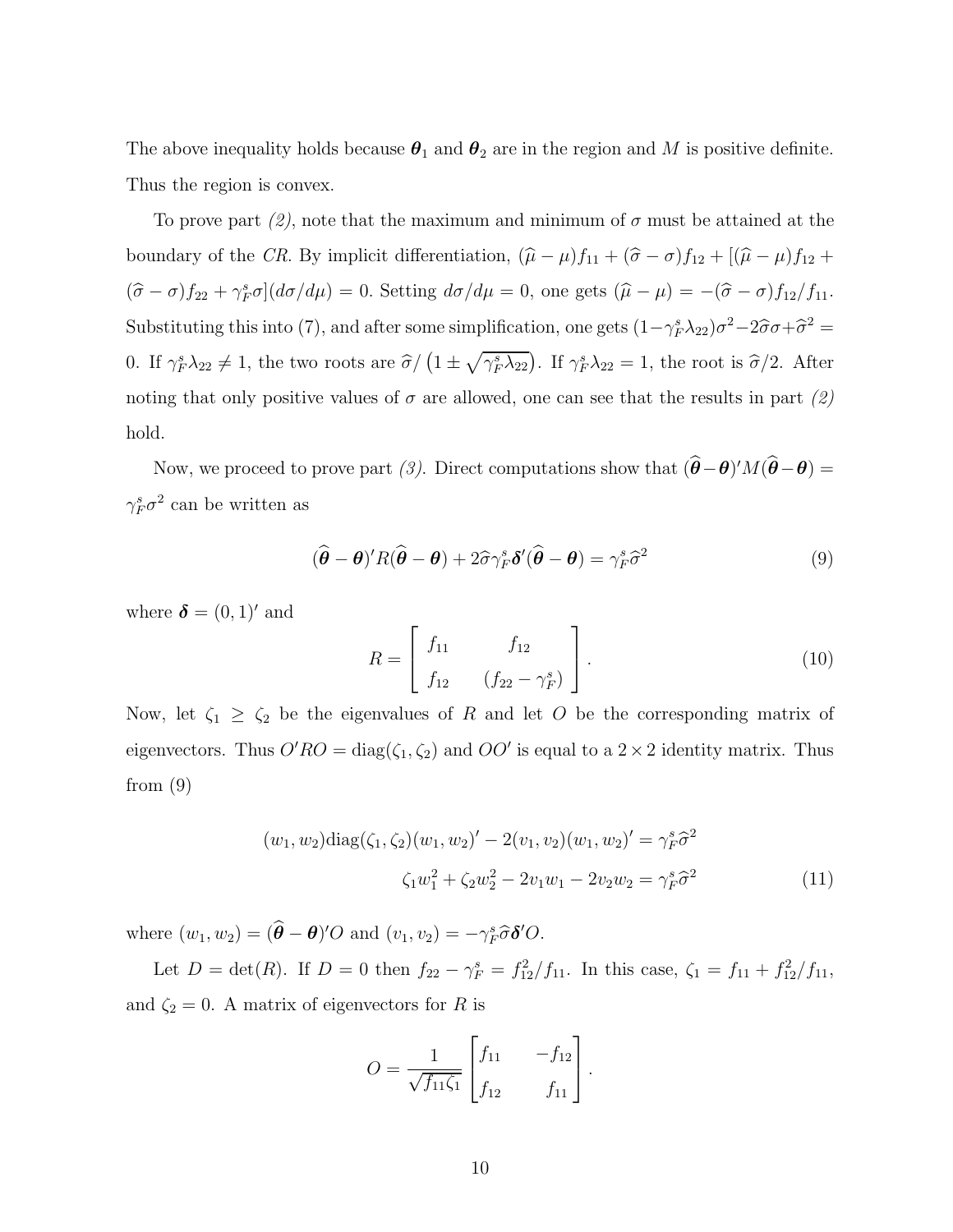Therefore,  $v_1 = -\gamma_F^s \hat{\sigma} f_{12}/\sqrt{f_{11} \zeta_1}$  and  $v_2 = -\gamma_F^s \hat{\sigma} f_{11}/\sqrt{f_{11} \zeta_1} \neq 0$ , and the quadratic in (11) has the parabolic shape

$$
\zeta_1 \left( w_1 - \frac{v_1}{\zeta_1} \right)^2 = 2v_2 \left( w_2 + \frac{\gamma_F^s \widehat{\sigma}^2 + v_1^2/\zeta_1}{2v_2} \right). \tag{12}
$$

If  $D \neq 0$  the two eigenvalues are different from 0 and the quadratic in (11) can be expressed as

$$
\zeta_1 \left( w_1 - \frac{v_1}{\zeta_1} \right)^2 + \zeta_2 \left( w_2 - \frac{v_2}{\zeta_2} \right)^2 = \gamma_F^s \hat{\sigma}^2 + (v_1, v_2) \text{diag}(\zeta_1^{-1}, \zeta_2^{-1}) (v_1, v_2)' = \frac{\gamma_F^s \hat{\sigma}^2}{1 - \gamma_F^s \lambda_{22}}.
$$
\n(13)

When  $D < 0$ ,  $\zeta_1$  and  $\zeta_2$  have different signs  $(\zeta_2 < 0 < \zeta_1)$  and the curve in (13) is a hyperbola. When  $D > 0$ , the two eigenvalues are positive and the curve in (13) is an ellipse.**□** 

**Lemma 1** The ellipsoidal expected information based SCR for  $\theta$  in (7) can be expressed as the set of all the values  $\boldsymbol{\theta} = (\mu, \sigma)'$ , such that  $(R^{-1}M\hat{\boldsymbol{\theta}} - \boldsymbol{\theta})'R(R^{-1}M\hat{\boldsymbol{\theta}} - \boldsymbol{\theta}) \leq k$  where R is defined in (10) and  $k = \hat{\sigma}^2 \gamma_F^s / (1 - \gamma_F^s \lambda_{22}).$ 

When  $D = f_{11}(f_{22} - \gamma_F^s) - f_{12}^2 > 0$ , R is positive definite and  $k > 0$ . In this case, as shown in Theorem 1, the *SCR* includes only positive values of  $\sigma$ . Cheng and Iles (1983) used the same condition to ensure that  $R$  is positive definite.

**Proof:** Using  $O'RO = \text{diag}(\zeta_1, \zeta_2)$  the ellipse in (13) can be written as follows

$$
\left(w_1 - \frac{v_1}{\zeta_1}, w_2 - \frac{v_2}{\zeta_2}\right) O'RO\left(w_1 - \frac{v_1}{\zeta_1}, w_2 - \frac{v_2}{\zeta_2}\right)' = \frac{\gamma_F^s \hat{\sigma}^2}{1 - \gamma_F^s \lambda_{22}}.
$$
\n(14)

Now,

$$
O\left(w_1 - \frac{v_1}{\zeta_1}, w_2 - \frac{v_2}{\zeta_2}\right)' = O(w, w_2)' - O\left(\frac{v_1}{\zeta_1}, \frac{v_2}{\zeta_2}\right)' = \hat{\boldsymbol{\theta}} - \boldsymbol{\theta} - O \text{diag}(\zeta_1^{-1}, \zeta_2^{-1})(v_1, v_2)'
$$

$$
= (I + \gamma_F^s R^{-1} \delta \delta') \hat{\boldsymbol{\theta}} - \boldsymbol{\theta} = R^{-1} M \hat{\boldsymbol{\theta}} - \boldsymbol{\theta}.
$$

Substituting this expression into  $(14)$ , one gets that the expected information  $SCR$  is  $(R^{-1}M\hat{\boldsymbol{\theta}} - \boldsymbol{\theta})' R (R^{-1}M\hat{\boldsymbol{\theta}} - \boldsymbol{\theta}) = \gamma_F^s \hat{\sigma}^2/(1 - \gamma_F^s \lambda_{22}). \square$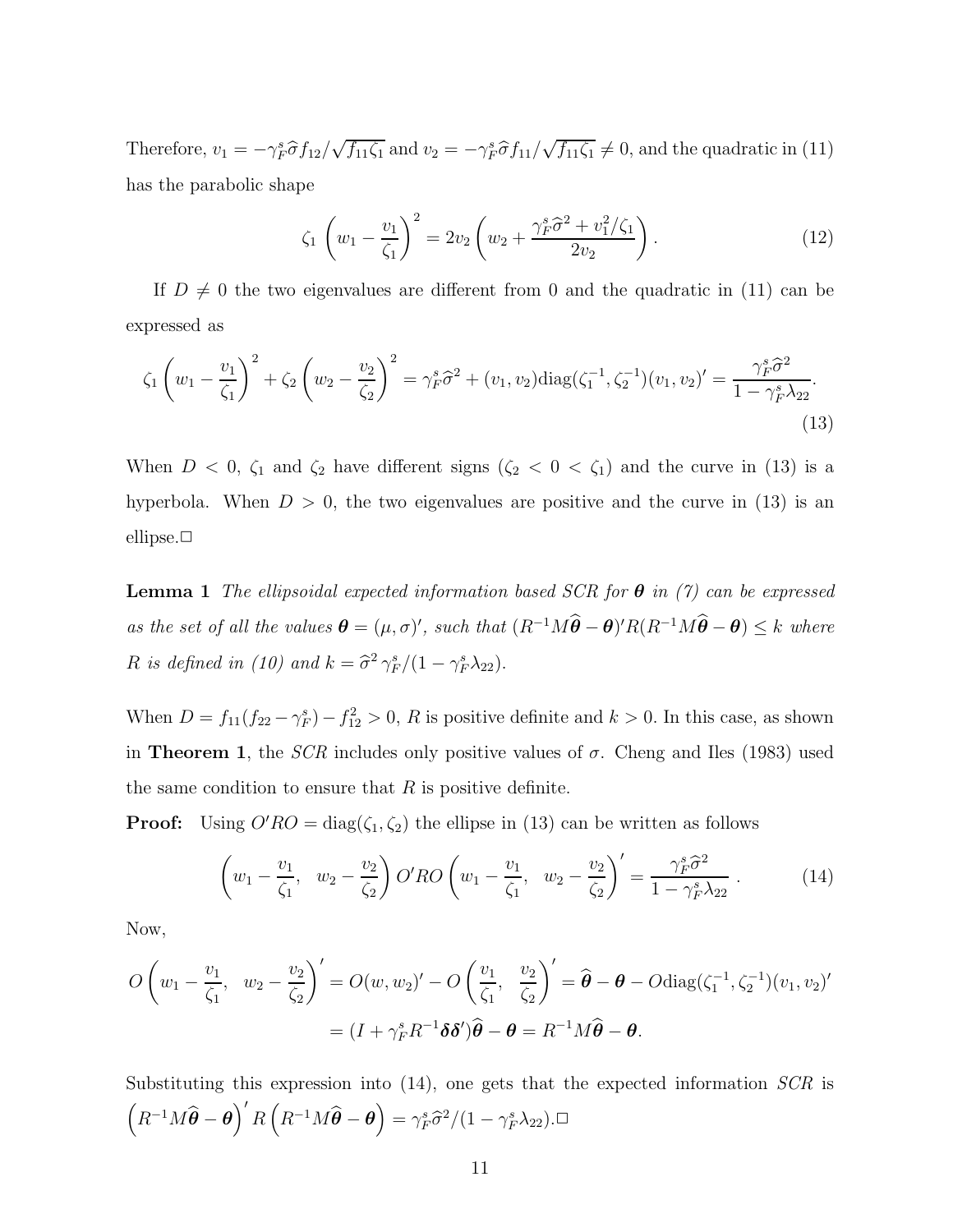Define

$$
\widehat{\boldsymbol{\tau}} = (\widehat{\tau}_1, \widehat{\tau}_2)' = R^{-1} M \widehat{\boldsymbol{\theta}} = \left[ I + \gamma_F^s R^{-1} \delta \delta' \right] \widehat{\boldsymbol{\theta}} = \widehat{\boldsymbol{\theta}} + \frac{\widehat{\sigma} \gamma_F^s}{1 - \gamma_F^s \lambda_{22}} \left( \lambda_{12}, \lambda_{22} \right)' . \tag{15}
$$

Then  $\hat{\tau}_1 = \hat{\mu} + \lambda_{12} \hat{\sigma} \gamma_F^s / [1 - \gamma_F^s \lambda_{22}]$  and  $\hat{\tau}_2 = \hat{\sigma} / [1 - \gamma_F^s \lambda_{22}]$ . The center of the ellipse in (14) is away from  $\hat{\theta}$  by  $(\hat{\tau} - \hat{\theta}) = (\hat{\sigma}\gamma_F^s)R^{-1}\delta$  which is proportional to  $\hat{\sigma}$  and does not depend on  $\hat{\mu}$ .

#### 2.1 Confidence bands for quantiles

**Theorem 2** An approximate  $100(1 - \alpha)$ % SCB for the quantiles  $y_p, 0 < p < 1$ , based on expected information is

1. If  $\gamma_F^s \lambda_{22} < 1$  (i.e., the SCR for  $(\mu, \sigma)'$  is ellipsoidal)

$$
[y_p, \quad \widetilde{y}_p] = \widehat{y}_p + \widehat{\sigma} \left[ h_1(\Lambda, p) \mp h_2(\Lambda, p) \right] \tag{16}
$$

where

$$
h_1(\Lambda, p) = \frac{\gamma_F^s (\lambda_{12} + z_p \lambda_{22})}{1 - \gamma_F^s \lambda_{22}} \tag{17}
$$

$$
h_2(\Lambda, p) = \frac{\sqrt{\gamma_F^s \left(\lambda_{11} + 2z_p \lambda_{12} + z_p^2 \lambda_{22}\right) - (\gamma_F^s)^2 \left(\lambda_{11} \lambda_{22} - \lambda_{12}^2\right)}}{1 - \gamma_F^s \lambda_{22}} \tag{18}
$$

and  $\lambda_{ij}$ ,  $i, j = 1, 2$  are the elements of the scaled covariance matrix defined in (3).

2. If  $\gamma_F^s \lambda_{22} = 1$  (i.e., the SCR for  $(\mu, \sigma)'$  is parabolic) the SCB for  $y_p$  is

$$
\begin{bmatrix} y_p, & \widetilde{y}_p \end{bmatrix} = \begin{cases} \left[ -\infty, & \widehat{y}_p + \widehat{\sigma} \, g_1(\Lambda, p) \right] & \text{if } p < p_b \\ \left[ \widehat{y}_p - \widehat{\sigma} \, g_1(\Lambda, p), & \infty \right] & \text{if } p > p_b \\ \left[ -\infty, & \infty \right] & \text{if } p = p_b \end{cases} \tag{19}
$$

where  $p_b = \Phi(-\lambda_{12}/\lambda_{22})$  is the critical value of the SCB, and  $g_1(\Lambda, p) = \gamma_F^s[\det(\Lambda) +$  $(\lambda_{12} + \lambda_{22}z_p)^2/(2|\lambda_{12} + \lambda_{22}z_p|)$ . The SCB boundaries in (19) are the limit as  $\gamma_F^s \to$  $(1/\lambda_{22})^-$  of the boundaries in (16). The boundaries in (19) have the following property  $\lim_{p\to p_b^+} y_p = -\infty$  and  $\lim_{p\to p_b^-} \widetilde{y}_p = \infty$ .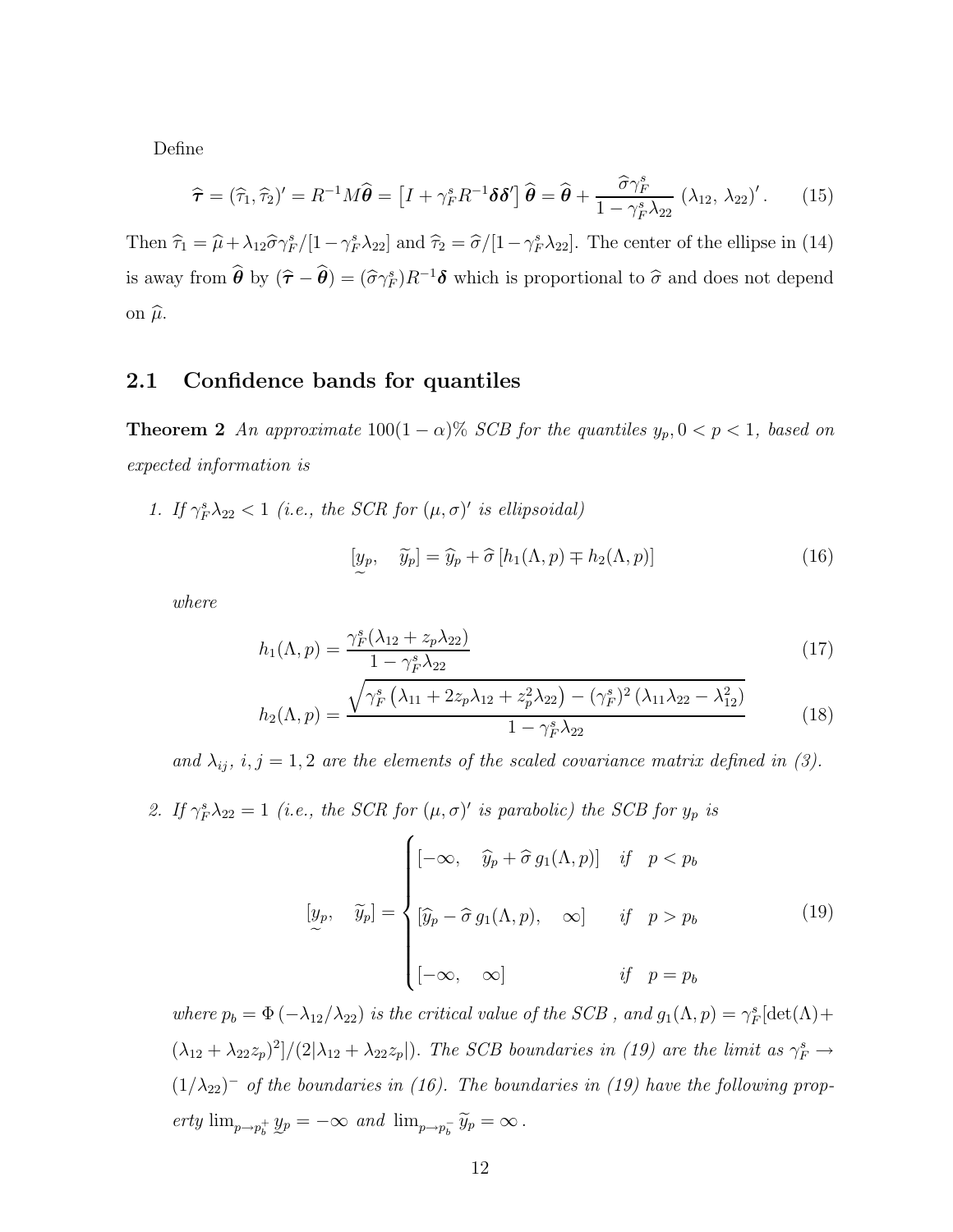

Figure 2: Graphical illustration of the quantile method for finding the boundaries of an  $SCB$  for one particular value of p for an ellipsoidal expected information  $SCR$ .

3. If  $\gamma_F^*\lambda_{22} > 1$  (i.e., the SCR for  $(\mu, \sigma)'$  is hyperbolic) the SCB for  $y_p$  is

$$
\begin{bmatrix} y_p, & y_p \end{bmatrix} =
$$
\n
$$
\begin{bmatrix} (-\infty, & \hat{y}_p + \hat{\sigma} \{h_1(\Lambda, p) + h_2(\Lambda, p)\}] & \text{if } p < \Phi \end{bmatrix} \begin{bmatrix} -\lambda_{12} - \sqrt{(\gamma_F^s \lambda_{22} - 1) \det(\Lambda)} \\ \lambda_{22} \end{bmatrix}
$$
\n
$$
\begin{bmatrix} \hat{y}_p + \hat{\sigma} \{h_1(\Lambda, p) - h_2(\Lambda, p)\}, \infty) & \text{if } p > \Phi \end{bmatrix} \begin{bmatrix} -\lambda_{12} + \sqrt{(\gamma_F^s \lambda_{22} - 1) \det(\Lambda)} \\ \lambda_{22} \end{bmatrix}
$$
\n
$$
otherwise
$$

.

(20)

Figure 2 illustrates the quantile method for finding boundaries of an SCB for a specific value of p based on an ellipsoidal SCR. Figure 3 shows the corresponding SCB using the quantile method and an ellipsoidal expected information SCR. Figure 4 illustrates the quantile method for finding boundaries of an SCB for two particular values of p based on a parabolic SCR. Figure 5 shows the corresponding SCB from (19) based on a parabolic SCR. Figure 6 illustrates the quantile method for finding boundaries of an SCB for two particular values of p based on a hyperbolic SCR. Figure 7 shows the corresponding SCB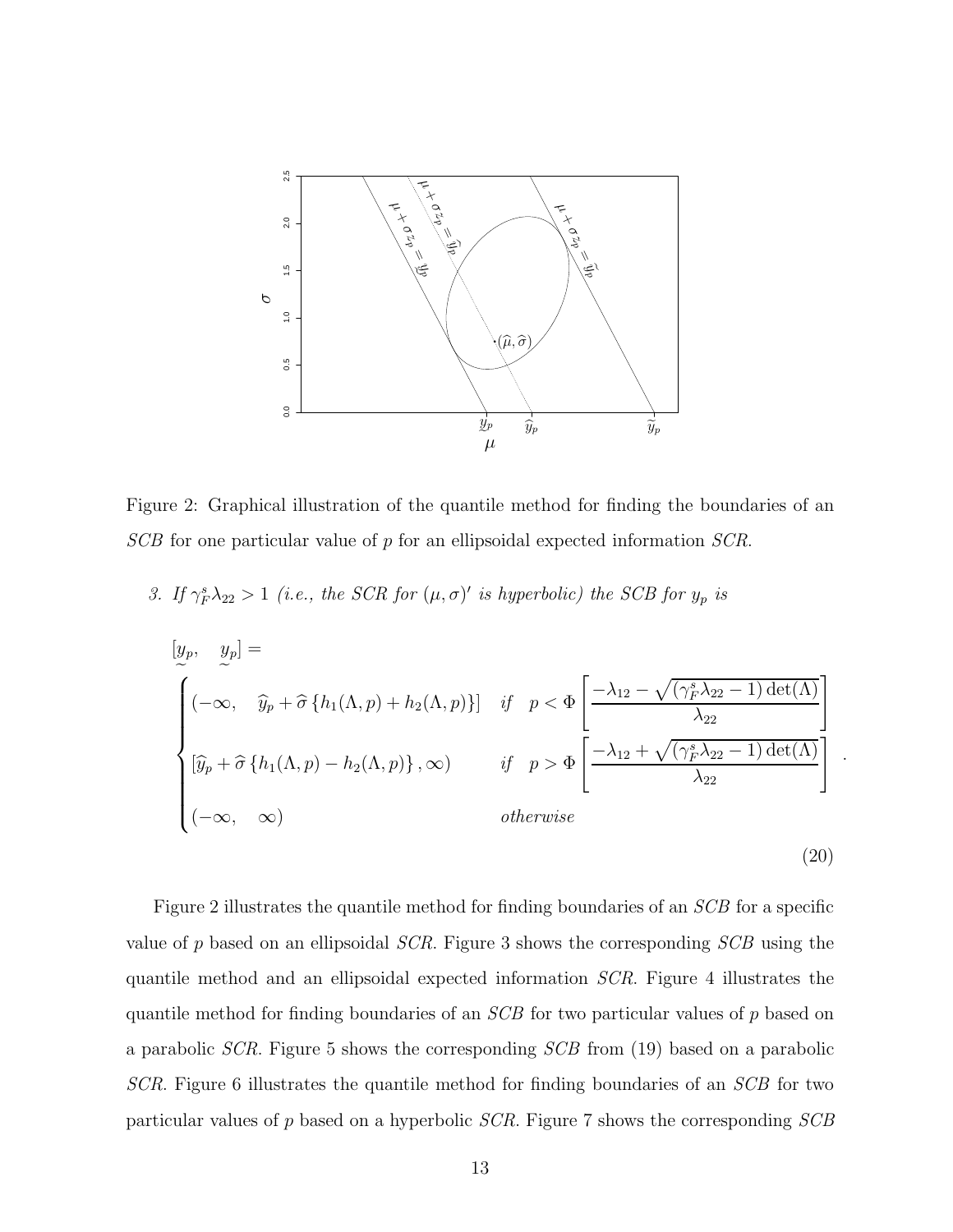

Figure 3: Lognormal probability plot illustrating the SCB for a lognormal distribution using the quantile method or the cdf method based on an ellipsoidal expected information SCR.



Figure 4: Graphical illustration of the quantile method for finding boundaries of an SCB for two particular values of p based on a parabolic  $SCR$  ( $p = 0.2, p_b = 0.429$ ) on the left for the upper boundary and  $p = 0.2$ ,  $p_b = 0.054$  on the right for the lower boundary).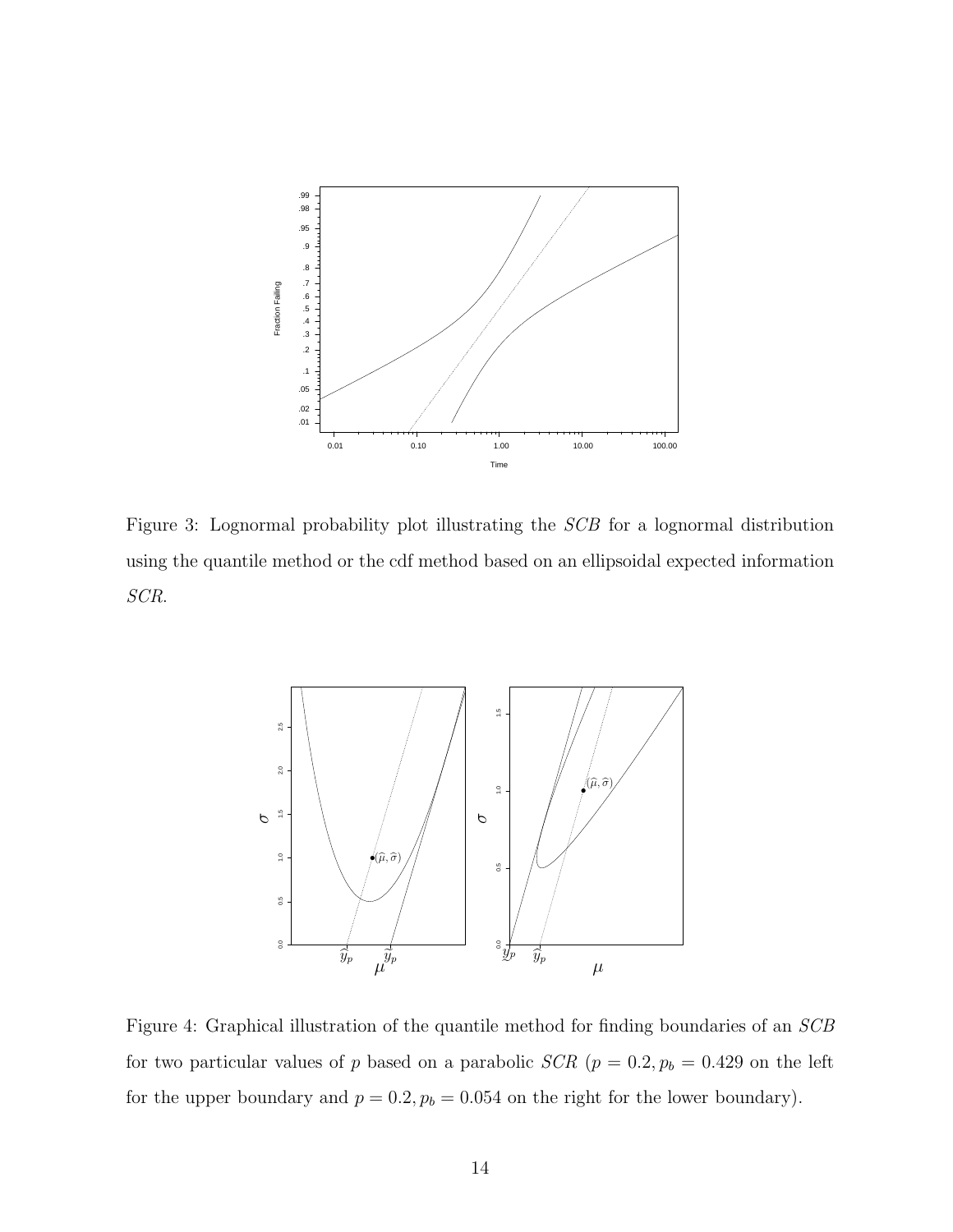

Figure 5: Lognormal probability plot illustrating an SCB for a lognormal distribution using the quantile method with critical value  $p_b = 0.397$  based on a parabolic *SCR*.



Figure 6: Graphical illustration of the quantile method for finding boundaries of an SCB for two particular values of p based on a hyperbolic SCR (the dots in the plot are the ML estimates  $(\hat{\mu}, \hat{\sigma})'$ , the dashed lines are the asymptotes of the hyperbolic curves,  $p = 0.2$ on the left for the upper boundary and  $p = 0.6$  on the right for the lower boundary. The x−intercept of the dotted lines give the ML estimates of the quantiles for these particular  $p$ 's).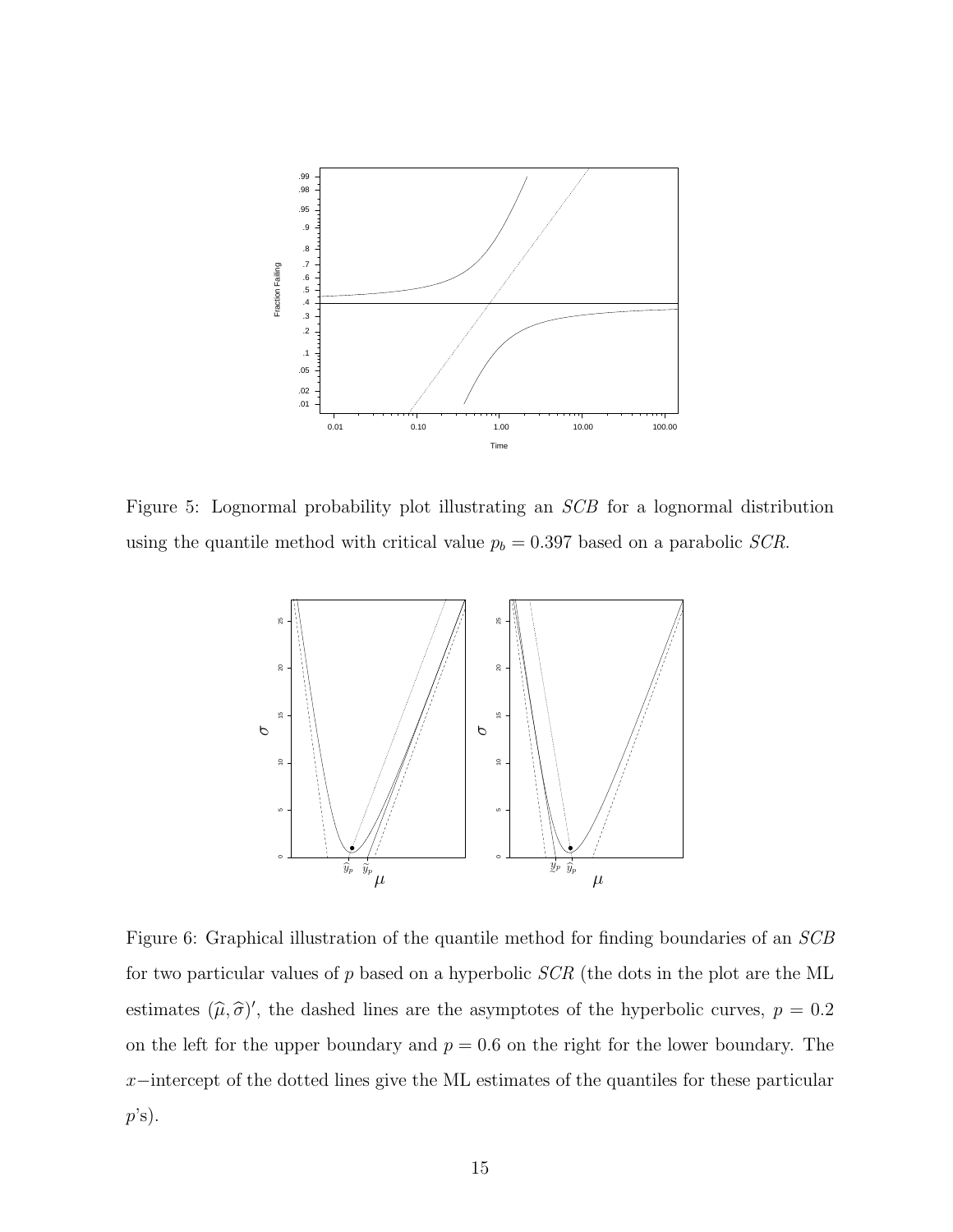

Figure 7: Lognormal probability plot illustrating an SCB for a lognormal distribution using the quantile method based on a hyperbolic *SCR*. The *SCB* boundaries for those values of p between the limits in equation (20) are  $(-\infty, \infty)$ . These limits on p are indicated by dots in this figure.

based on a hyperbolic SCR. Appendix A.3 gives a proof of Theorem 2.

It can be shown that the boundaries of the SCBs in Theorem 2 are all monotone increasing in p. The  $SCB$  in (16) is equivalent to, but expressed differently than the  $SCB$ in Cheng and Iles (1983). To see the equivalence of the formulas for the upper boundary, from equation (16), we have

$$
\widetilde{y}_p = \widehat{y}_p + \widehat{\sigma}[h_1(\Lambda, p) + h_2(\Lambda, p)] = \widehat{y}_p + \widehat{\sigma}\left(\frac{\left[h_1(\Lambda, p)\right]^2 - \left[h_2(\Lambda, p)\right]^2}{h_1(\Lambda, p) - h_2(\Lambda, p)}\right).
$$

Using  $(17)-(18)$  and after simplifications

$$
\widetilde{y}_p = \widehat{y}_p + \widehat{\sigma} \frac{(f_{22} - 2f_{12}z_p + f_{11}z_p^2)}{\sqrt{\left(\frac{n}{\gamma}\left(f_{22} - 2f_{12}z_p + f_{11}z_p^2\right) - 1\right)\left(f_{11}f_{22} - f_{12}^2\right) - (-f_{12} + f_{11}z_p)}}
$$

which is the formula given by Cheng and Iles (1983). The proof for  $y_p$  is similar.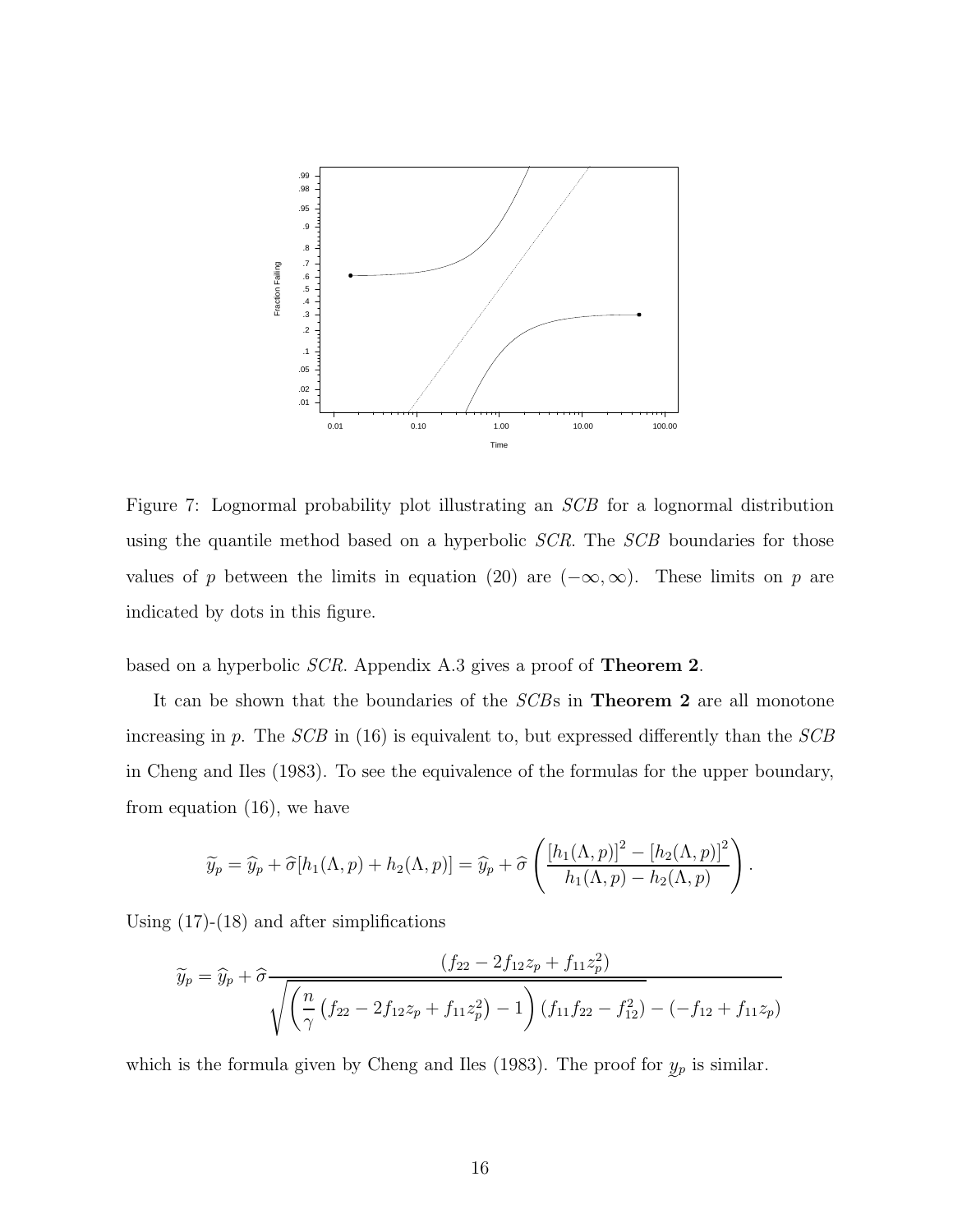#### 2.2 Confidence bands for cumulative probabilities

**Theorem 3** An approximate  $100(1 - \alpha)\%$  SCB for the cumulative probabilities  $p =$  $F(y_e; \mu, \sigma)$ ,  $-\infty < y_e < \infty$ , based on the expected information, is given by

1. If  $\gamma_F^s \lambda_{22} < 1$  (i.e., the SCR for  $(\mu, \sigma)'$  is ellipsoidal)

$$
\begin{bmatrix} p, & \widetilde{p} \end{bmatrix} = \begin{bmatrix} \Phi(a_F), & \Phi(\widetilde{a}_F) \end{bmatrix}
$$
 (21)

where  $\underline{a}_F = z_{\widehat{p}} - h_3(\Lambda, \widehat{p}), \widetilde{a}_F = z_{\widehat{p}} + h_3(\Lambda, \widehat{p}),$ 

$$
h_3(\Lambda, \widehat{p}) = \sqrt{\gamma_F^s \left(\lambda_{11} + 2z_{\widehat{p}}\lambda_{12} + z_{\widehat{p}}^2\lambda_{22}\right)},
$$
\n(22)

$$
\widehat{p} = \Phi[(y_e - \widehat{\mu})/\widehat{\sigma}], \text{ and } z_{\widehat{p}} = \Phi^{-1}(\widehat{p}) = (y_e - \widehat{\mu})/\widehat{\sigma}.
$$

- 2. If  $\gamma_F^*\lambda_{22} = 1$  (i.e., the SCR for  $(\mu, \sigma)'$  is parabolic) the upper and lower bounds for p are still given by (21) with  $\gamma_F^s = 1/\lambda_{22}$ . In this case,  $\lim_{y_e \to \infty} p = \lim_{y_e \to -\infty} \tilde{p} =$  $\Phi(\lambda_{12}/\lambda_{22})$ . This SCB is the limit as  $\gamma_F^s \to (1/\lambda_{22})^+$  of the SCB in (23).
- 3. If  $\gamma_F^s \lambda_{22} > 1$  (i.e., the SCR for  $(\mu, \sigma)'$  is hyperbolic) then

$$
(p, \quad \widetilde{p}) = \begin{cases} (\Phi(a_F), \quad p_U) & \text{if } \widehat{p} \le p_1 \\ (\Phi(a_F), \quad \Phi(\widetilde{a}_F)) & \text{if } \widehat{p}_1 < \widehat{p} < p_2 \\ (p_L, \quad \Phi(\widetilde{a}_F)) & \text{if } \widehat{p}_2 < \widehat{p} \end{cases} \tag{23}
$$

where

$$
p_L = \Phi\left[\frac{-\lambda_{12} - \sqrt{(\lambda_{22}\gamma_F^s - 1)\det(\Lambda)}}{\lambda_{22}}\right], \quad p_U = \Phi\left[\frac{-\lambda_{12} + \sqrt{(\lambda_{22}\gamma_F^s - 1)\det(\Lambda)}}{\lambda_{22}}\right]
$$

$$
p_1 = \Phi\left[-\frac{\lambda_{12}}{\lambda_{22}} - \frac{1}{\lambda_{22}}\sqrt{\frac{\det(\Lambda)}{\lambda_{22}\gamma_F^s - 1}}\right], \qquad p_2 = \Phi\left[-\frac{\lambda_{12}}{\lambda_{22}} + \frac{1}{\lambda_{22}}\sqrt{\frac{\det(\Lambda)}{\lambda_{22}\gamma_F^s - 1}}\right].
$$

Appendix A.3 gives a proof of Theorem 3. Figures 8, 9, and 10 illustrate the cdf method for finding boundaries of an  $SCB$  for one particular value of  $y_e$  for an elliptical SCR, a parabolic SCR, and a hyperbolic SCR, respectively.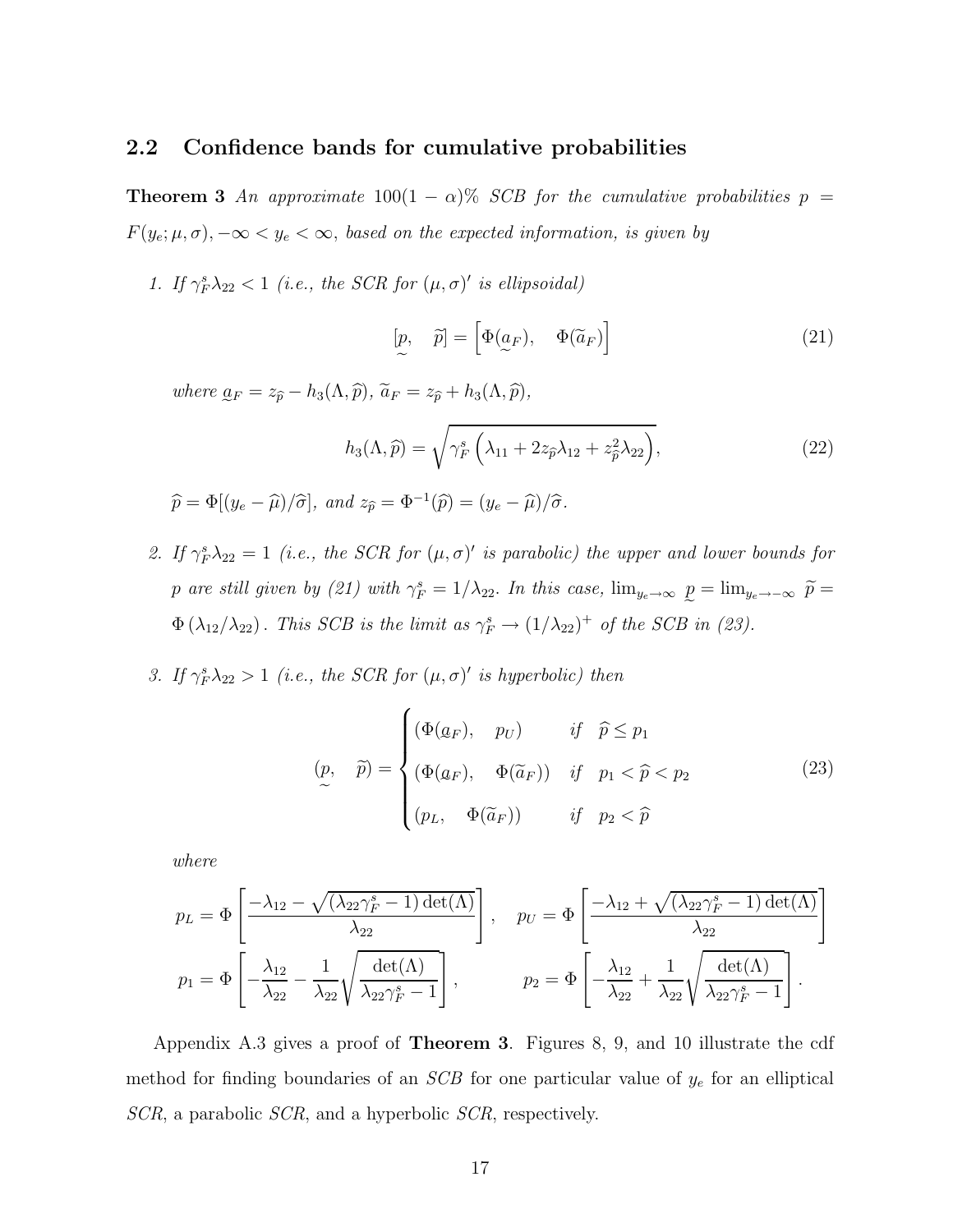

Figure 8: Graphical illustration of the cdf method for finding the boundaries of an SCB for one particular value of  $y_e$ , based on an elliptical  $SCR$ .



Figure 9: Graphical illustration of the cdf method for finding the boundaries of an SCB for one particular value of  $y_e$  based on a parabolic  $SCR$ .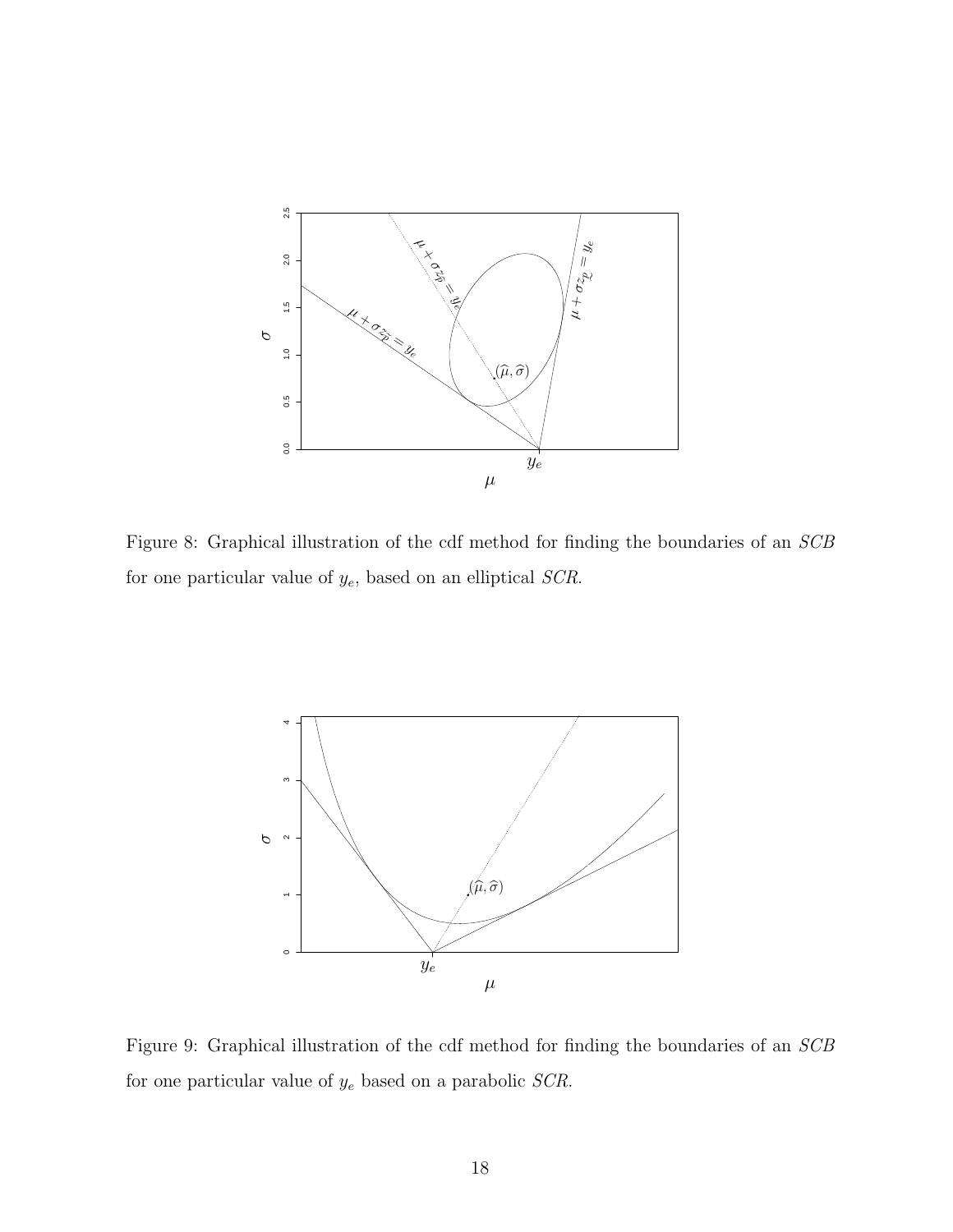

Figure 10: Graphical illustration of the cdf method for finding the boundaries of an  $SCB$  for one particular value of  $y_e$  based on a hyperbolic  $SCR$  (the dashed lines are the asymptotes of the hyperbolic curve).

As shown in **Lemma 4**, the boundaries of the *SCB* in (21) are obtained by inverting the boundaries of the *SCB* in (16). In particular, the *SCB* boundaries p and  $\tilde{p}$ , as shown in Figure 8 are the solutions to (see equation (16))  $y_e = \hat{\mu} + \hat{\sigma}[z_p + h_1(\Lambda, p) - h_2(\Lambda, p)]$ and  $y_e = \hat{\mu} + \hat{\sigma} [z_{\tilde{p}} + h_1(\Lambda, \tilde{p}) + h_2(\Lambda, \tilde{p})]$ . The *SCB* in (21) is equivalent to, but expressed differently than, that given in Cheng and Iles (1983). To see this, using the definition of  $h_3$  given in  $(22)$ , we get

$$
\widetilde{a} = z_{\widehat{p}} + \sqrt{\gamma_F^s \left(\lambda_{11} + 2z_{\widehat{p}}\lambda_{12} + z_{\widehat{p}}^2\lambda_{22}\right)} = z_{\widehat{p}} + \sqrt{\frac{\gamma}{nf_{11}} \left(\frac{f_{11}f_{22} - 2z_{\widehat{p}}f_{11}f_{12} + z_{\widehat{p}}^2 f_{11}^2}{f_{11}f_{22} - f_{12}^2}\right)}
$$
\n
$$
= z_{\widehat{p}} + \sqrt{\frac{\gamma}{nf_{11}} \left[1 + \frac{(f_{11}z_{\widehat{p}} - f_{12})^2}{f_{11}f_{22} - f_{12}^2}\right]}
$$

which agrees with the formula in Cheng and Iles (1983). The proof for  $g$  is similar. It can be shown that the boundaries of the *SCB* in **Theorem 3** are all monotone increasing in  $y_e$ .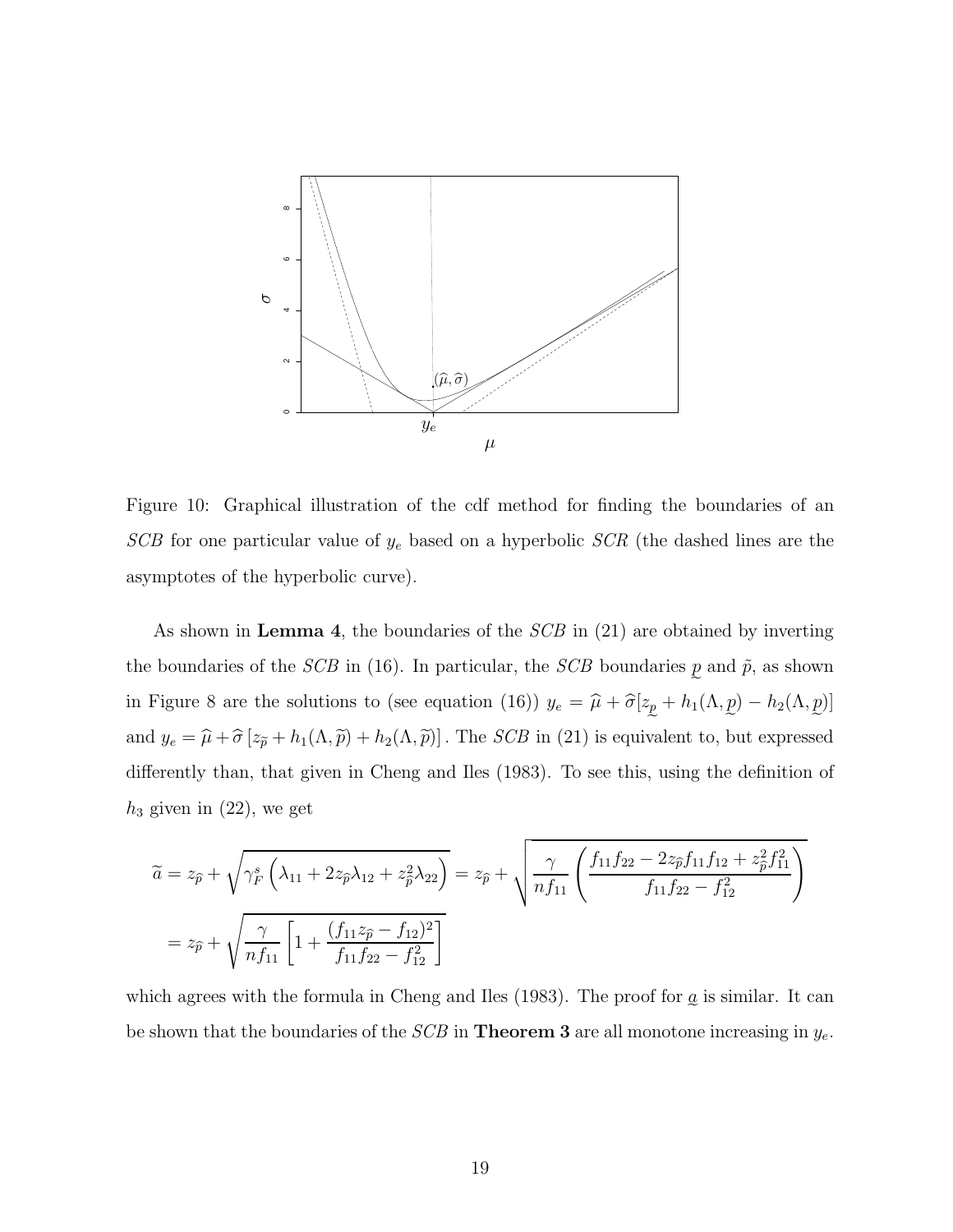# 3 Single Distribution Simultaneous Confidence Regions Based on Estimated Expected Information

An approximate  $100(1 - \alpha)$ % SCR for  $\boldsymbol{\theta} = (\mu, \sigma)'$  based on the estimated expected information  $I_{\theta}$  is given by  $(\theta - \theta)' I_{\theta}(\theta - \theta) \leq \gamma_E$  and can be re-expressed as

$$
(\hat{\boldsymbol{\theta}} - \boldsymbol{\theta})' M (\hat{\boldsymbol{\theta}} - \boldsymbol{\theta}) \le \gamma_E^s \hat{\sigma}^2 \tag{24}
$$

where  $\widehat{I}_{\theta}$  is the ML estimate of the information matrix,  $\gamma_E$  is a properly chosen constant to provide the required confidence, and  $\gamma_E^s = \gamma_E/n$ . To ensure that the confidence region does not include negative values of  $\sigma$  one must choose  $\gamma_E$  to be small enough that

$$
f_{11}(f_{22} - \gamma_E^s) - f_{12}^2 > 0. \tag{25}
$$

When  $\gamma_E$  satisfies this condition, the minimum and maximum values of  $\sigma$  in the confidence region are  $\sigma_E^{\min} = \hat{\sigma}(1 - \sqrt{\gamma_E^s \lambda_{22}})$  and  $\sigma_E^{\max} = \hat{\sigma}(1 + \sqrt{\gamma_E^s \lambda_{22}})$ , respectively.

#### 3.1 Confidence band for quantiles

**Theorem 4** An approximate  $100(1-\alpha)\%$  SCB for the quantiles  $y_p = \mu + z_p \sigma$  of  $F(y; \mu, \sigma)$ , 0 <  $p < 1$ , based on estimated expected information can be expressed as

$$
[y_p, \quad \widetilde{y}_p] = \widehat{\mu} + \widehat{\sigma} [z_p \mp h_3(\Lambda, p)]
$$
\n
$$
\widetilde{\lambda}, p) = \sqrt{\gamma_E^s (\lambda_{11} + 2z_p \lambda_{12} + z_p^2 \lambda_{22})}.
$$
\n(26)

See Appendix A.4 for the proof.

where  $h_3(\Lambda)$ 

#### 3.2 Confidence band for cumulative probabilities

**Theorem 5** An approximate  $100(1-\alpha)\%$  SCB for the probabilities  $p = F(y_e; \mu, \sigma)$ ,  $-\infty$  $y_e < \infty$ , based on estimated expected information is obtained by inverting the SCB in (26). Appendix A.4 shows that the SCB is

$$
[p, \quad \tilde{p}] = [\Phi(\underline{a}_E), \quad \Phi(\tilde{a}_E)] \tag{27}
$$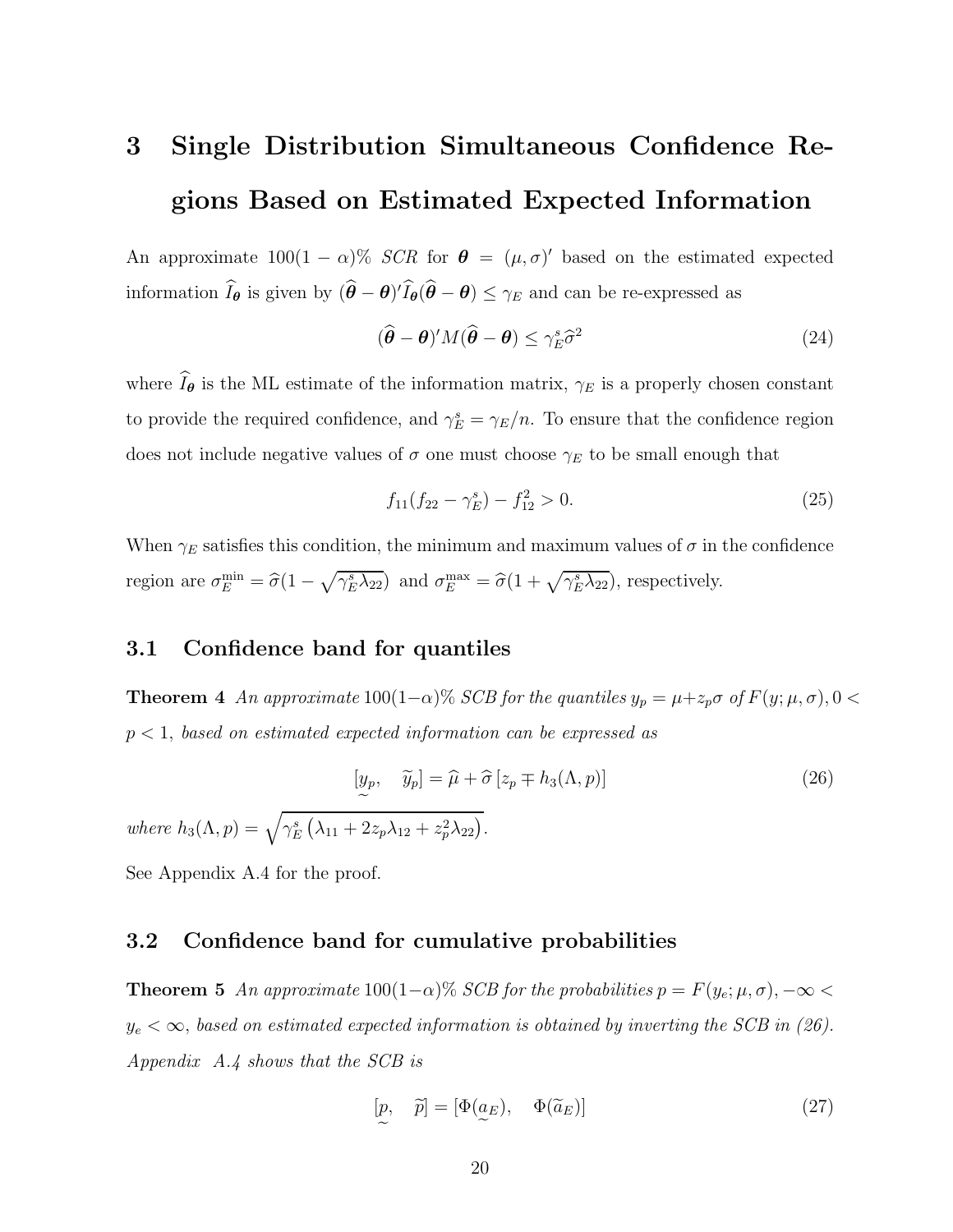where  $\underline{a}_E = z_{\widehat{p}} + h_1(\Lambda, \widehat{p}) - h_2(\Lambda, \widehat{p}), \ \widetilde{a}_E = z_{\widehat{p}} + h_1(\Lambda, \widehat{p}) + h_2(\Lambda, \widehat{p}), \ \widehat{p} = \Phi[(y_e - \widehat{\mu})/\widehat{\sigma}],$  and  $z_{\widehat{p}} = \Phi^{-1}(\widehat{p}) = (y_e - \widehat{\mu})/\widehat{\sigma}$ . The functions  $h_1(\cdot, \cdot)$  and  $h_2(\cdot, \cdot)$  are as defined in (17)-(18), but here they are evaluated at  $(\Lambda, \widehat{p})$ .

It can be shown that the SCB in (27) is obtained by inverting the SCB in (26).

# 4 Single Distribution Simultaneous Confidence Regions Based on Observed Information

A "Wald" simultaneous approximate  $100(1 - \alpha)\%$  SCR for  $\boldsymbol{\theta} = (\mu, \sigma)'$  based on the observed information  $\check{I}_{\theta}$  has the form  $(\hat{\theta} - \theta)' \check{I}_{\theta}(\hat{\theta} - \theta) \leq \gamma_O$  and can be re-expressed as

$$
(\widehat{\boldsymbol{\theta}} - \boldsymbol{\theta})' \check{I} (\widehat{\boldsymbol{\theta}} - \boldsymbol{\theta}) \le \gamma_{\mathcal{O}}^s \widehat{\sigma}^2 \tag{28}
$$

where  $\check{I}_{\theta}$  is the observed information matrix and  $\check{I}$  is defined in (4). To ensure that the Wald region does not include negative values of  $\sigma$ , it is required to choose  $\gamma_O$  such that elements of  $\check{I}$  satisfies the restriction

$$
\breve{\iota}_{11}(\breve{\iota}_{22} - \gamma_O^s) - \breve{\iota}_{12}^2 > 0 \tag{29}
$$

where  $\gamma_O^s = \gamma_O/n$ . When  $\gamma_O$  satisfies this condition, the minimum and maximum values of  $\sigma$  in the *SCR* are  $\sigma_E^{\min} = \hat{\sigma}$  $\sqrt{ }$  $1 \sqrt{ }$  $\overline{\gamma_O^s \check{\lambda}_{22}}$  and  $\sigma_E^{\max} = \hat{\sigma}$  $\left(1+\sqrt{\gamma_{O}^{s}\check{\lambda}_{22}}\right).$ 

#### 4.1 Confidence band for quantiles

When the *SCR* is based on observed information, the *SCB* for quantiles is given as follows.

**Theorem 6** An approximate  $100(1-\alpha)$ % SCB for the quantiles  $y_p = \mu + z_p \sigma$  of  $F(y; \mu, \sigma)$ , 0 <  $p < 1$ , based on observed information is

$$
[y_p, \quad \tilde{y}_p] = \hat{\mu} + \hat{\sigma} \left[ z_p \mp h_3(\check{\Lambda}, p) \right]
$$
\nwhere  $h_3(\check{\Lambda}, p) = \sqrt{\gamma_0^s \left( \check{\lambda}_{11} + 2z_p \check{\lambda}_{12} + z_p^2 \check{\lambda}_{22} \right)}$ .

\n(30)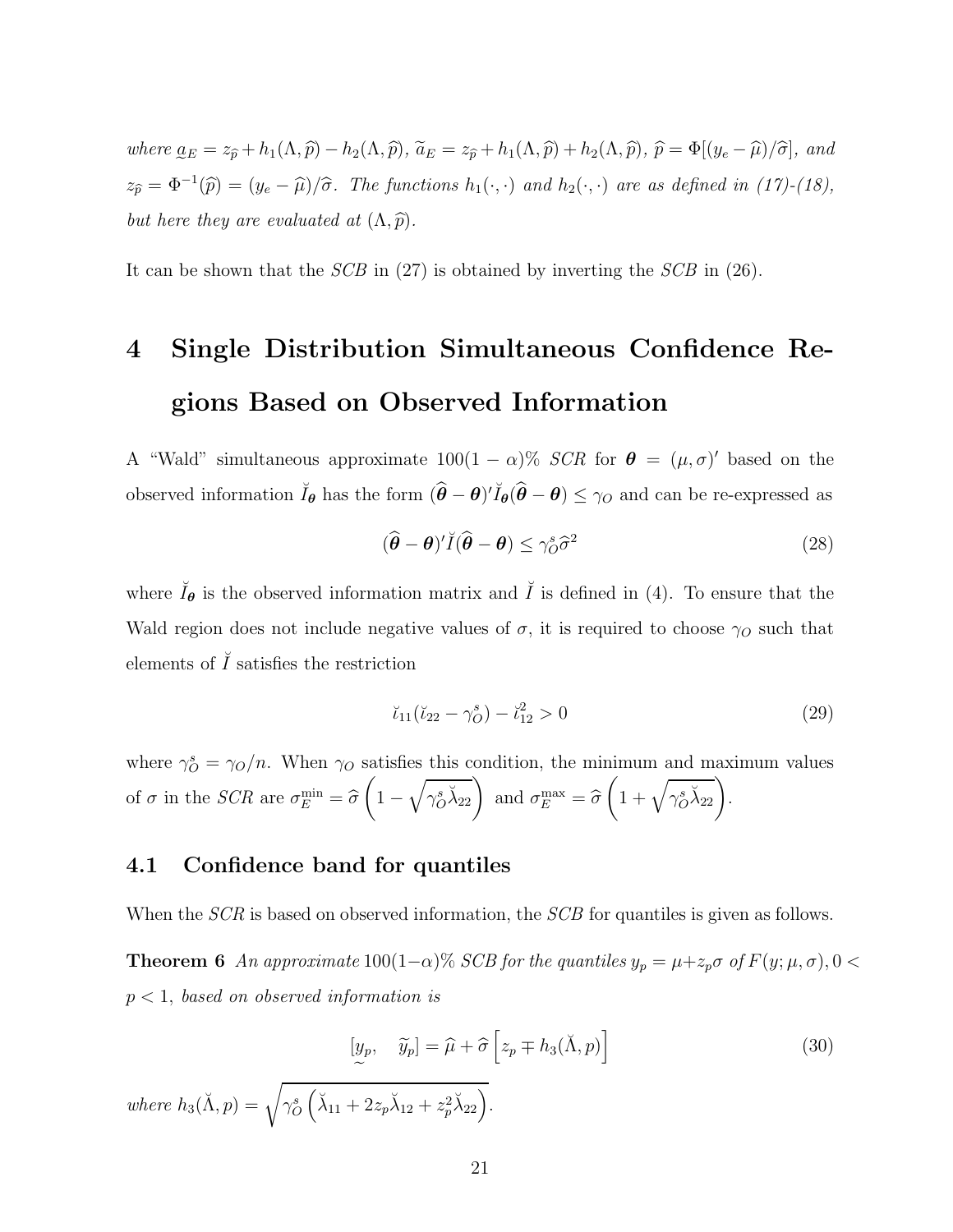#### 4.2 Confidence band for cumulative probabilities

When the *SCR* is based on observed information, the *SCB* for cumulative probabilities is given as follows.

**Theorem 7** An approximate  $100(1-\alpha)$ % SCB for the probabilities  $p = F(y_e; \mu, \sigma)$ ,  $-\infty$  $y_e < \infty$ , based on observed information is

$$
[p, \quad \tilde{p}] = [\Phi(\underline{a}_O), \quad \Phi(\tilde{a}_O)] \tag{31}
$$

where  $a_{\mathcal{O}} = z_{\hat{p}} + h_1(\check{\Lambda}, \hat{p}) - h_2(\check{\Lambda}, \hat{p}), \tilde{a}_{\mathcal{O}} = z_{\hat{p}} + h_1(\check{\Lambda}, \hat{p}) + h_2(\check{\Lambda}, \hat{p}), \tilde{p} = \Phi[(y_e - \hat{\mu})/\hat{\sigma}],$  and  $z_{\widehat{p}} = \Phi^{-1}(\widehat{p}) = (y_e - \widehat{\mu})/\widehat{\sigma}$ . The functions  $h_1(\cdot, \cdot)$  and  $h_2(\cdot, \cdot)$  are defined in (17) and (18), but here they are evaluated at  $(\tilde{\Lambda}, \hat{p})$ .

It can be shown that the SCB in (31) is obtained by inverting the SCB in (30). The proofs of Theorems 6 and 7 are very similar to the proofs of Theorems 4 and 5, and thus are omitted.

### 5 Calibration of the Simultaneous Regions

For the log-location-scale family, it can be shown that the SCB has the same coverage probability as the corresponding  $SCR$  if only if the  $SCR$  is convex and there exists a  $p_0 \in$  $(0, 1)$  such that at least one of the boundaries  $\min_{(\mu,\sigma)' \in SCR} (\mu + z_{p_0}\sigma)$  or  $\max_{(\mu,\sigma)' \in SCR} (\mu + z_{p_0}\sigma)$  $z_{p0}\sigma$ ) is finite. All the *SCRs* considered in this paper satisfy these two conditions. Thus it suffices to calibrate the SCRs. Sections 5.1 to 5.3 show how to use simulation to obtain the values of  $\gamma_F, \gamma_E, \gamma_O$ , respectively, needed in equations (7), (24) and (28) to obtain  $100(1-\alpha)\%$  SCRs. The coverage probability of the SCRs is exact for complete or Type II censored data and approximate for the Type I censored data. Section 5.4 provides an analytical procedure to obtain  $\gamma$  when the data are a complete (uncensored) sample from a normal distribution. Our Section 5.4 is related to Section 3.2 of Cheng and Iles (1983) who considered only the *SCR* based on expected information.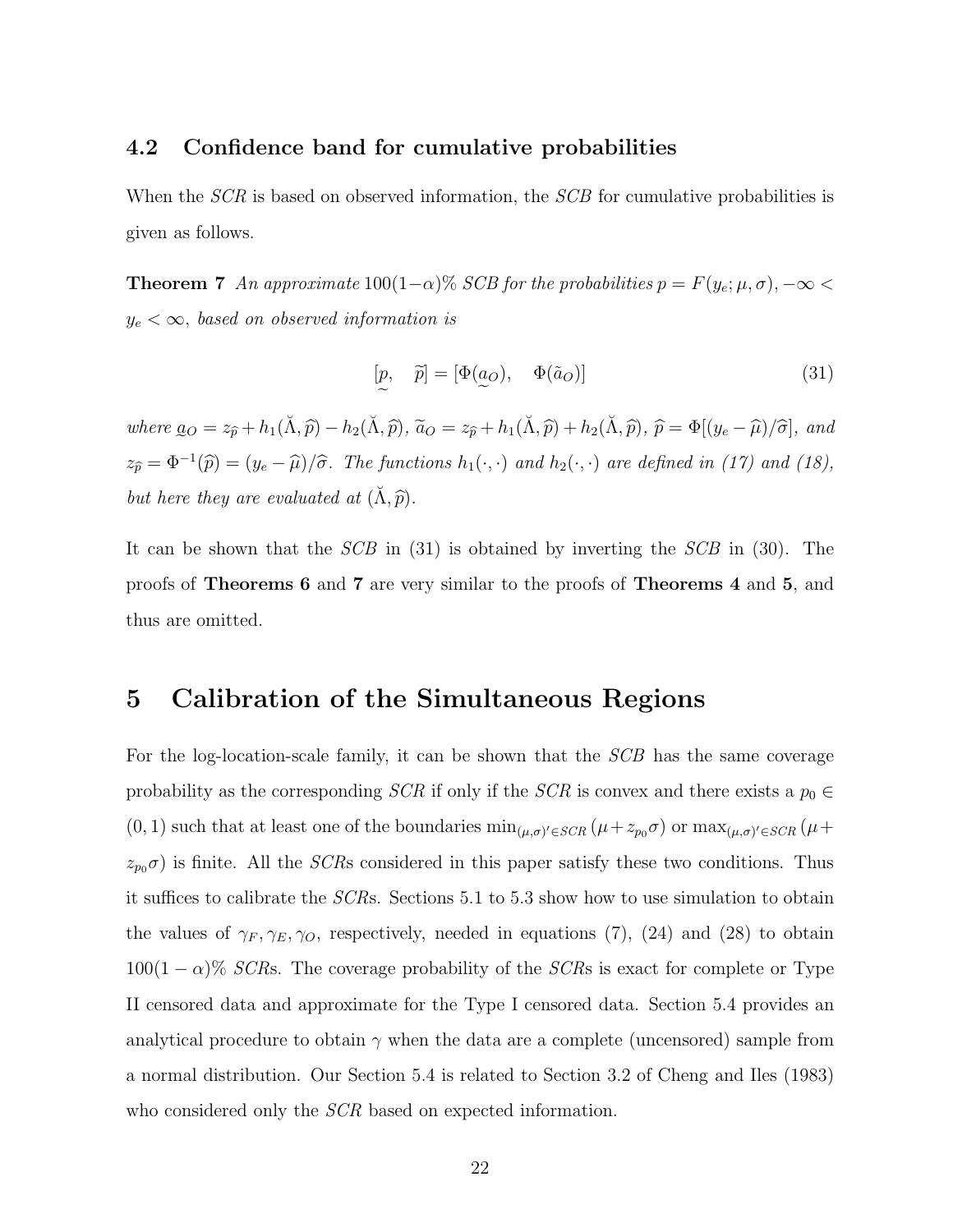#### 5.1 The expected information SCR

For Type II (failure) censored data, the ellipsoidal SCR based on expected information in (7) can be written as

$$
CR_F = \left\{ (\mu, \sigma)' : f_{11} L_F^2 + 2 f_{12} L_F S_F + f_{22} S_F^2 \le \gamma_F \right\}
$$
\n(32)

where  $L_F = \sqrt{n} [(\hat{\mu} - \mu)/\sigma]$  and  $S_F = \sqrt{n} [(\hat{\sigma} - \sigma)/\sigma]$  have distributions that depend on the number of failures, r, the sample size, n, and the distribution  $\Phi(z)$ , but they do not depend on the unknown parameters  $(\mu, \sigma)'$ . Therefore, for given  $(n, r)$  and  $\Phi(z)$  one can approximate the distribution of  $CR_F$  by using simulation. Thus with  $\gamma_F$  equal to the  $100(1-\alpha)\%$  quantile of the distribution of  $CR_F$ , (7) provides an exact (except for Monte Carlo error)  $100(1-\alpha)\%$  *SCR* for  $\boldsymbol{\theta} = (\mu, \sigma)'$ .

#### 5.2 The estimated expected information SCR

For Type II (failure) censored data, the  $SCR$  in (24) based on estimated expected information can be written as

$$
CR_E = \left\{ (\mu, \sigma)' : f_{11} L_E^2 + 2 f_{12} L_E S_E + f_{22} S_E^2 \le \gamma_E \right\}
$$
\n(33)

where  $L_E = \sqrt{n} [(\hat{\mu} - \mu)/\hat{\sigma}]$  and  $S_E = \sqrt{n} [(\hat{\sigma} - \sigma)/\hat{\sigma}]$  have distributions that depend on the number of failures, r, the sample size, n, and the distribution  $\Phi(z)$ , but they do not depend on the unknown parameters  $(\mu, \sigma)'$ . Therefore, for given  $(n, r)$  and  $\Phi(z)$  one can approximate the distribution of  $CR_E$  by using simulation. With  $\gamma_E$  equal to the  $100(1-\alpha)\%$  quantile of the distribution of  $CR_E$ , (33) provides an exact  $100(1-\alpha)\%$  SCR for  $\boldsymbol{\theta} = (\mu, \sigma)'$ .

#### 5.3 The observed information SCR

For Type II (failure) censored data, the SCR in (28) based on observed information can be written as

$$
CR_O = \left\{ (\mu, \sigma)' : \check{\iota}_{11} L_E^2 + 2 \check{\iota}_{12} L_E S_E + \check{\iota}_{22} S_E^2 \le \gamma_O^s \right\}
$$
 (34)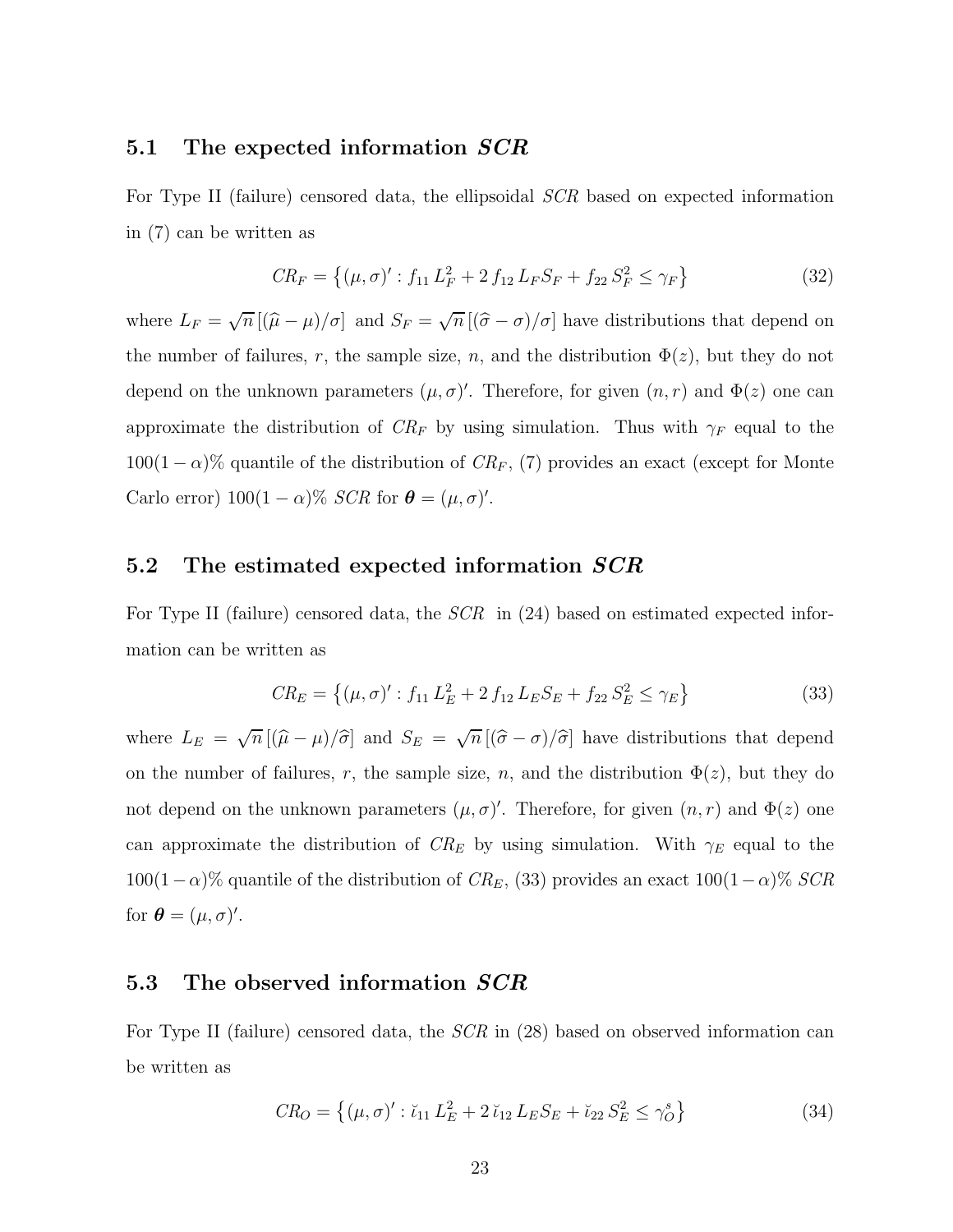where  $L_E = \sqrt{n} [(\hat{\mu} - \mu)/\hat{\sigma}]$  and  $S_E = \sqrt{n} [(\hat{\sigma} - \sigma)/\hat{\sigma}]$ . The estimates  $\tilde{L}_{ij}$  are defined in (4) and their distributions depends on  $n, r$ , and  $\Phi(z)$  only and do not depend on the unknown parameters  $(\mu, \sigma)'$ . For given  $(n, r)$  and  $\Phi(z)$  one can approximate the distribution of  $CR_O$ by using simulation. With  $\gamma_O^s$  equal to the 100(1 –  $\alpha$ )% quantile of the distribution of  $CR_O$ , (34) provides an exact  $100(1 - \alpha)\%$  SCR for  $\boldsymbol{\theta} = (\mu, \sigma)'$ .

## 5.4 Coverage probabilities in the case of uncensored normal distribution data

Here we consider the calibration for the region (7) with complete normal distribution data (the same setting considered in Section 3.2 of Cheng and Iles 1983). For this setting, the ML estimates of the parameters  $(\mu, \sigma)'$  are  $\hat{\mu} = \overline{Y} = \sum_{i=1}^{n} Y_i/n$ , and  $\hat{\sigma} =$  $\sqrt{\sum_{i=1}^{n} (Y_i - \bar{Y})^2/n}.$ 

#### 5.4.1 Calibration of the ellipsoidal expected information  $SCR$

In this case, the expected information matrix is  $I_{\theta} = nM/\sigma^2 = n \text{diag}(1, 2)/\sigma^2$ . The SCR in (7) can be expressed as  $(\hat{\theta} - \theta)'I_{\theta}(\hat{\theta} - \theta) = Z^2 + (R - \sqrt{2n})^2 \le \gamma$  where  $Z =$  $\sqrt{n}(\hat{\mu} - \mu)/\sigma$ , and  $R \sim \sqrt{2n\hat{\sigma}^2/\sigma^2}$ . Here Z and R are independent,  $Z \sim \text{NOR}(0, 1)$ , and  $R \sim \sqrt{2 \chi^2_{(n-1)}}$ . Then  $f_R(r) = r f_{\chi^2_{(n-1)}}(r^2/2)$ ,  $r > 0$ . It can be shown that the coverage probability of this region is given by

$$
CPE(\gamma, n) = \int_{-\sqrt{\gamma}}^{\sqrt{\gamma}} \left( w + \sqrt{2n} \right) f_{\chi^2_{(n-1)}} \left[ \frac{(w + \sqrt{2n})^2}{2} \right] F_{\chi^2_1} \left( \gamma - w^2 \right) dw \,. \tag{35}
$$

For a large sample, the coverage probability in (35) is approximately equal to  $F_{\chi^2_2}(\gamma)$ . A value of  $\gamma$  that provides an *SCR* with exactly  $100(1 - \alpha)\%$  confidence is obtained by solving  $\text{CPE}(\gamma, n) = 1 - \alpha$  for  $\gamma$ .

#### 5.4.2 Estimated expected and observed information SCR calibrations

For uncensored data from a normal distribution, the SCR based on estimated expected information and observed information are the same and given by  $(\hat{\theta} - \theta)' I_{\theta}(\hat{\theta} - \theta) = W^2 +$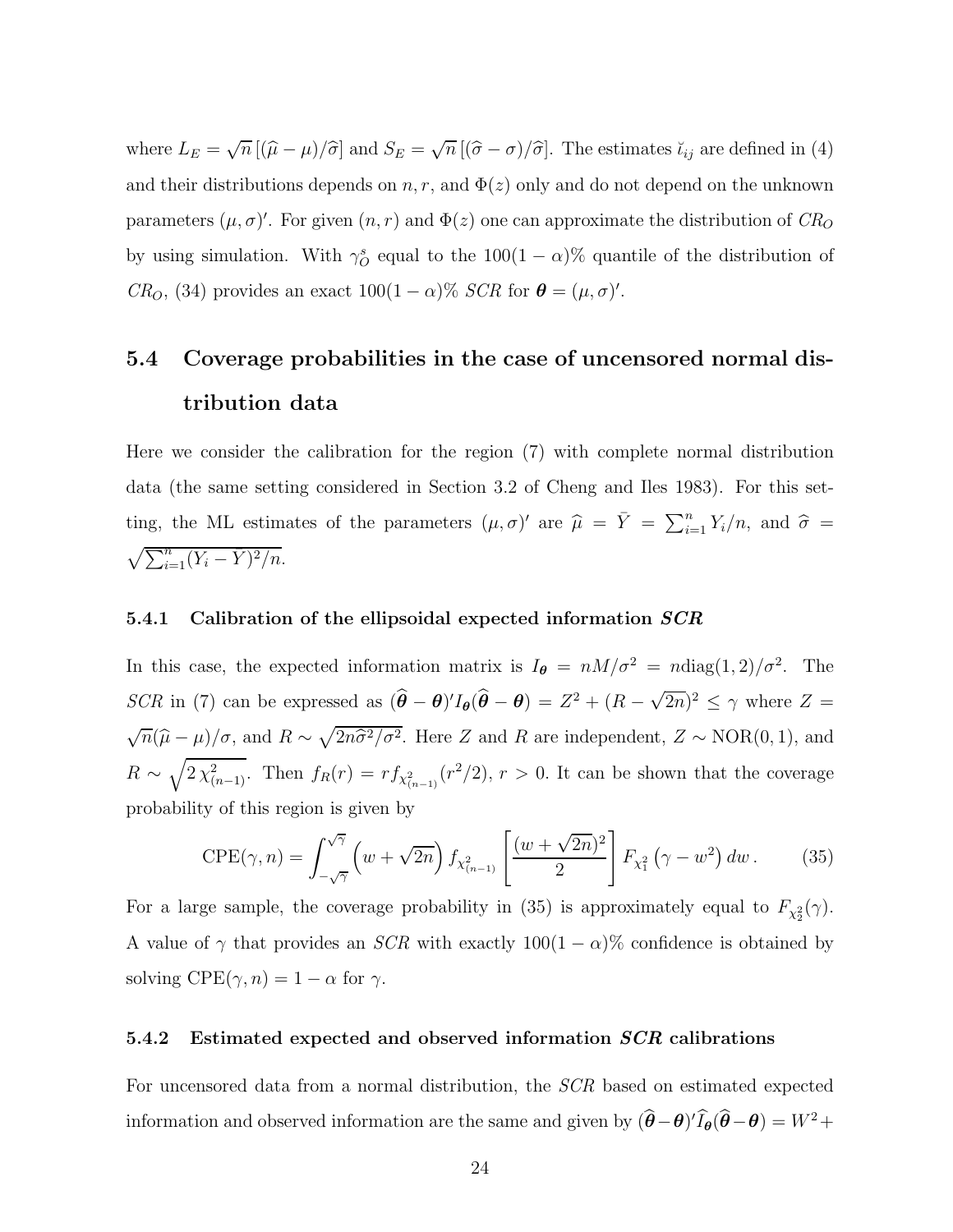

Figure 11: Weibull probability plot of the coverage probability for the ellipsoidal expected information and the observed information based  $SCRs$  as a function of  $\gamma$  for samples of size  $n = 10$  from a normal distribution.

 $(V - \sqrt{2n})^2 \le \gamma$  where  $W = ZV/\sqrt{2n}$ ,  $Z = \sqrt{n}(\hat{\mu} - \mu)/\sigma$ , and  $V = \sqrt{2n\sigma^2/\hat{\sigma}^2}$ . Here Z and V are independent,  $Z \sim \text{NOR}(0, 1)$ ,  $V \sim n \sqrt{2/\chi^2_{(n-1)}}$ , and  $W|(V = v) \sim \text{NOR}(0, v^2/2n)$ . Then  $f_V(v) = (4n^2/v^3) f_{\chi^2_{(n-1)}}(2n^2/v^2)$ ,  $v > 0$ . The coverage probability of the *SCR* that includes only positive values of  $\sigma$  is

$$
CPL(\gamma, n) = \int_{-\sqrt{\gamma}}^{\sqrt{\gamma}} \left[ \frac{4n^2}{(w + \sqrt{2n})^3} \right] f_{\chi^2_{(n-1)}} \left[ \frac{2n^2}{(w + \sqrt{2n})^2} \right] F_{\chi^2_1} \left[ \frac{2n(\gamma - w^2)}{(w + \sqrt{2n})^2} \right] dw. \tag{36}
$$

For a large sample, the coverage probability in (36) is approximately equal to  $F_{\chi^2_2}(\gamma)$ . A value of  $\gamma$  that provides a 100(1 –  $\alpha$ )% SCR is obtained by solving CPL( $\gamma$ ,  $n$ ) = 1 –  $\alpha$ for  $\gamma$ .

Figure 11 gives a plot of the simultaneous coverage probability as a function of  $\gamma$  for samples from a normal distribution of size  $n = 10$  for ellipsoidal expected information and observed information based SCRs.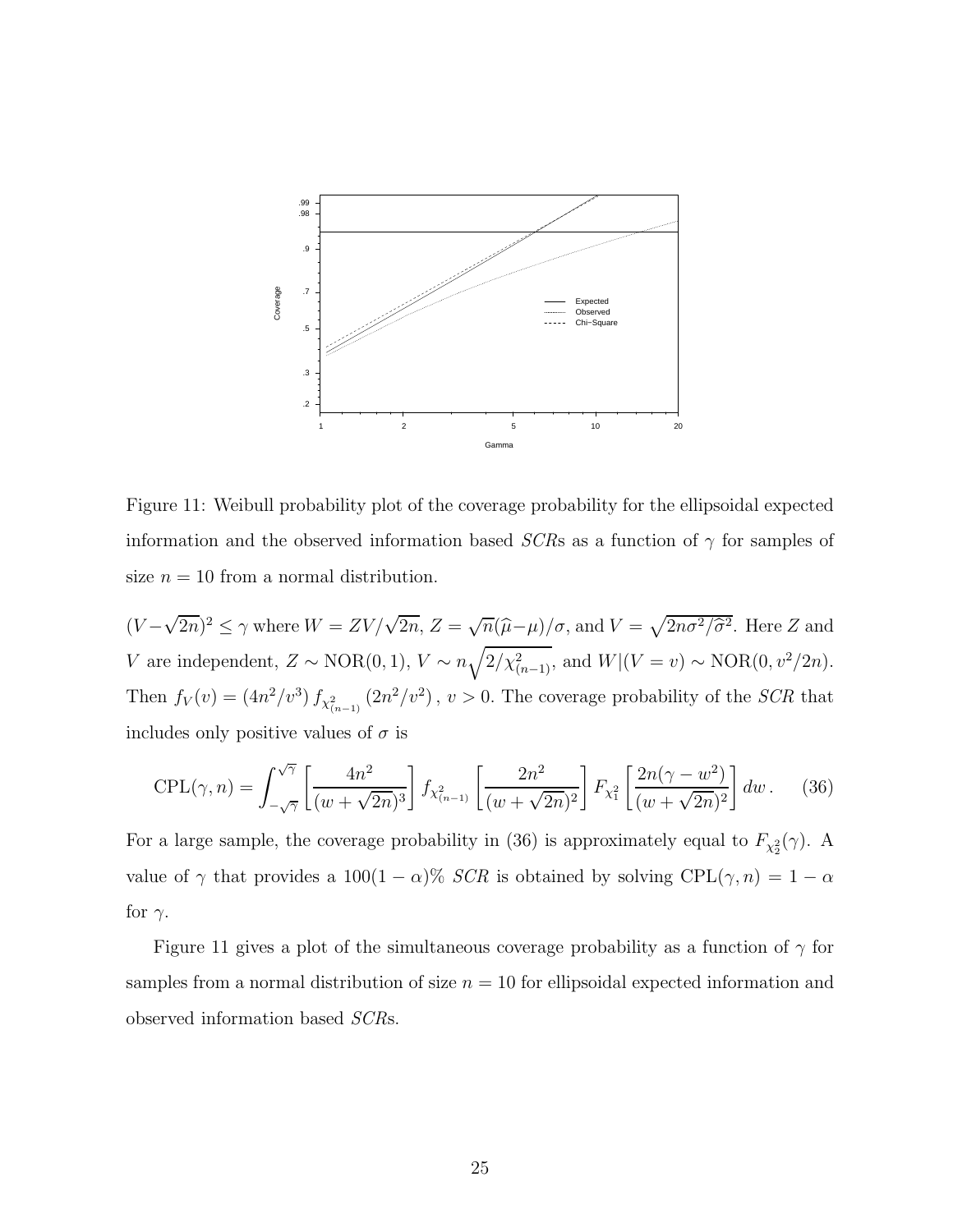### 6 Generalization to Regression Problems

The procedures given in Sections 2 through 4 can be extended directly to regression problems, under the usual model that assumes fixed explanatory variables and independent observations. The only difference is the dimensionality of the matrices and vectors involved in the computations. We only obtain the SCBs for the local information matrix, but similar results could be derived for the expected information and estimated expected information matrix.

## 6.1 Simultaneous inference for quantiles of regression model using observed information

The generalization to regression problems with an  $SCR$  for  $\theta$  based on observed information is as follows. For a given vector of the explanatory variables  $x$ , the p quantile of  $F(y; \mu(\boldsymbol{x}), \sigma)$  is  $y_p = \mu(\boldsymbol{x}) + z_p \sigma = \boldsymbol{x}' \boldsymbol{\beta} + z_p \sigma$  where  $\boldsymbol{x} = (x_1, \dots, x_k)'$ ,  $\boldsymbol{\beta} = (\beta_1, \dots, \beta_k)'$ , and  $\theta = (\beta', \sigma)'$ . Suppose that we have a "Wald" observed information SCR for  $\theta$  of the form

$$
(\widehat{\boldsymbol{\theta}} - \boldsymbol{\theta})' \breve{I}_{\boldsymbol{\theta}} (\widehat{\boldsymbol{\theta}} - \boldsymbol{\theta}) \le \gamma \tag{37}
$$

where  $I_{\theta}$  is the observed information matrix. We write

$$
\check{I}_{\theta} = \left(\frac{n}{\hat{\sigma}^2}\right) \left[\begin{array}{cc} \check{\Delta}_{11} & \check{\Delta}_{12} \\ \check{\Delta}_{12} & \check{\Delta}_{22} \end{array}\right] \quad \text{and} \quad \check{\Lambda} = \left(\frac{n}{\hat{\sigma}^2}\right) \check{I}_{\theta}^{-1} = \left[\begin{array}{cc} \check{\Lambda}_{11} & \check{\Lambda}_{12} \\ \check{\Lambda}_{21} & \check{\Lambda}_{22} \end{array}\right].
$$

Here  $\check{\Delta}_{11}$  and  $\check{\Lambda}_{11}$  are  $k \times k$  matrices and  $\check{\Delta}_{22}$  and  $\check{\Lambda}_{22}$  are scalars. To ensure that the Wald region does not include negative values of  $\sigma$ , one must choose  $\gamma$  such that  $\tilde{I}_{\theta}$  in (37) satisfies the restriction  $\Delta_{22} - \Delta_{21}\Delta_{11}^{-1}\Delta_{12} > \gamma_F^s$  where  $\gamma_F^s = \gamma/n$ , or equivalently that  $\left[1-\gamma_F^s\breve{\Lambda}_{22}\right]>0.$ 

**Theorem 8** An approximate 100(1 –  $\alpha$ )% SCB for the quantiles  $y_p = \mu(\mathbf{x}) + z_p \sigma$  at  $\mathbf{x}$  $(0 < p < 1)$  is given by

$$
[y_p, \quad \widetilde{y}_p] = \widehat{\mu} + \widehat{\sigma} \left[ z_p \mp h_4(\breve{\Lambda}, \mathbf{x}, p) \right]
$$
 (38)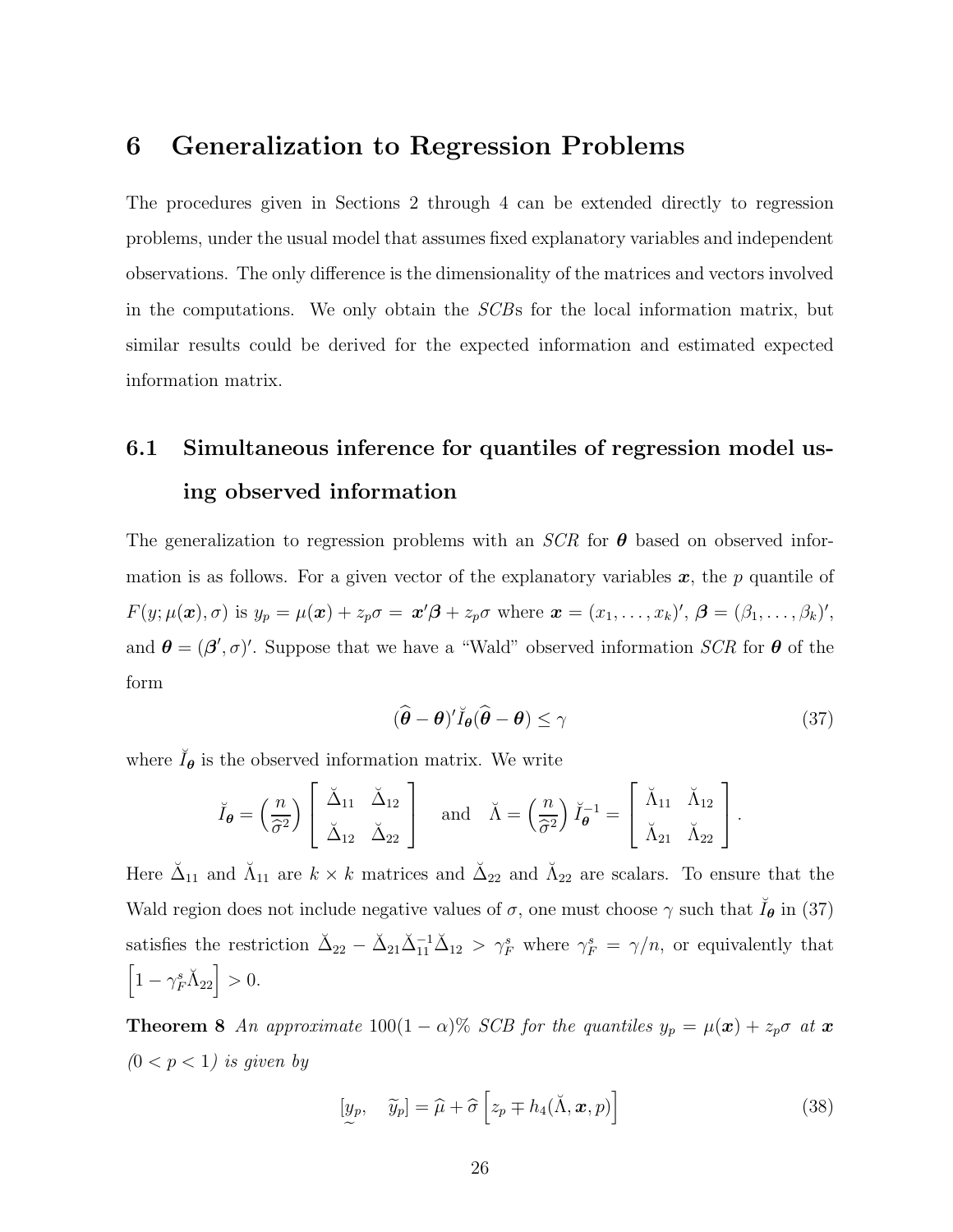where 
$$
h_4(\tilde{\Lambda}, \boldsymbol{x}, p) = \sqrt{\gamma_F^s \left( \boldsymbol{x}' \tilde{\Lambda}_{11} \boldsymbol{x} + 2 z_p \boldsymbol{x}' \tilde{\Lambda}_{12} + z_p^2 \tilde{\Lambda}_{22} \right)}
$$
 and  $\hat{\mu} = \boldsymbol{x}' \hat{\boldsymbol{\beta}}$ .

## 6.2 Simultaneous inference for cumulative probabilities of regression model using observed information

For given values of the explanatory variables  $x$ , the cumulative probability at log time  $y_e$ is  $p = Pr(y \le y_e) = F[y_e; \mu(\boldsymbol{x}), \sigma] = \Phi[(y_e - \mu(\boldsymbol{x}))/\sigma]$ .

**Theorem 9** An approximate  $100(1 - \alpha)\%$  SCB for the probabilities  $p = F(y_e; \mu(\boldsymbol{x}), \sigma)$  $(-\infty < y_e < \infty)$  based on observed information is

$$
[p, \quad \tilde{p}] = [\Phi(\underline{a}), \quad \Phi(\tilde{a})] = \Phi \left[ z_{\tilde{p}} + h_5(\tilde{\Lambda}, \mathbf{x}, \tilde{p}) \mp h_6(\tilde{\Lambda}, \mathbf{x}, \tilde{p}) \right]
$$
(39)

where  $h_5(\check{\Lambda}, \mathbf{x}, \hat{p})$  and  $h_6(\check{\Lambda}, \mathbf{x}, \hat{p})$  are given by  $h_5(\check{\Lambda}, \mathbf{x}, \hat{p}) = \gamma_F^s(\mathbf{x}'\check{\Lambda}_{12} + z_{\hat{p}}\check{\Lambda}_{22})/(1-\gamma_F^s\check{\Lambda}_{22})$  $and\ h_6(\breve{\Lambda},\bm{x},\widehat{p})=\left(\sqrt{\gamma_F^s(\bm{x}'\breve{\Lambda}_{11}\bm{x}+2z_{\widehat{p}}\bm{x}'\breve{\Lambda}_{12}+z_{\widehat{p}}^2\breve{\Lambda}_{22})-(\gamma_F^s)^2\bm{x}'(\breve{\Lambda}_{11}\breve{\Lambda}_{22}-\breve{\Lambda}_{12}\breve{\Lambda}_{21})\bm{x}}\,\right)/(1-\frac{1}{2}\left(\frac{1}{\sqrt{2}}\left(\frac{\mathbf{1}}{\mathbf{1}}\right)^2\mathbf{1}_{\mathbf{1}}\mathbf{1}_{\mathbf{2}}+\frac{1}{\sqrt{2}}\left(\frac$  $\gamma_F^s \check{\Lambda}_{22}$  and  $z_{\widehat{p}} = [y_e - \widehat{\mu}(\boldsymbol{x})]/\widehat{\sigma} = \Phi^{-1}(\widehat{p}).$ 

This *SCB* is obtained by inverting the *SCB* for the quantiles in (38). **Theorems 8** and 9 can be proved in a straightforward manner by using Lemma 4 in Appendix A.2.

# 7 Concluding Remarks and Areas for Further Research

Here we provide some general comments about the results developed in this article. The boundaries of the SCB based on expected information are monotone increasing, as indicated in the paper. Under the required conditions (25) and (29), the boundaries of the SCBs based on estimated information and local information are also monotone increasing. For more information about the coverage probability of these SCBs, see Jeng and Meeker (2001), who used extensive simulations to compare the coverage probability for different SCBs.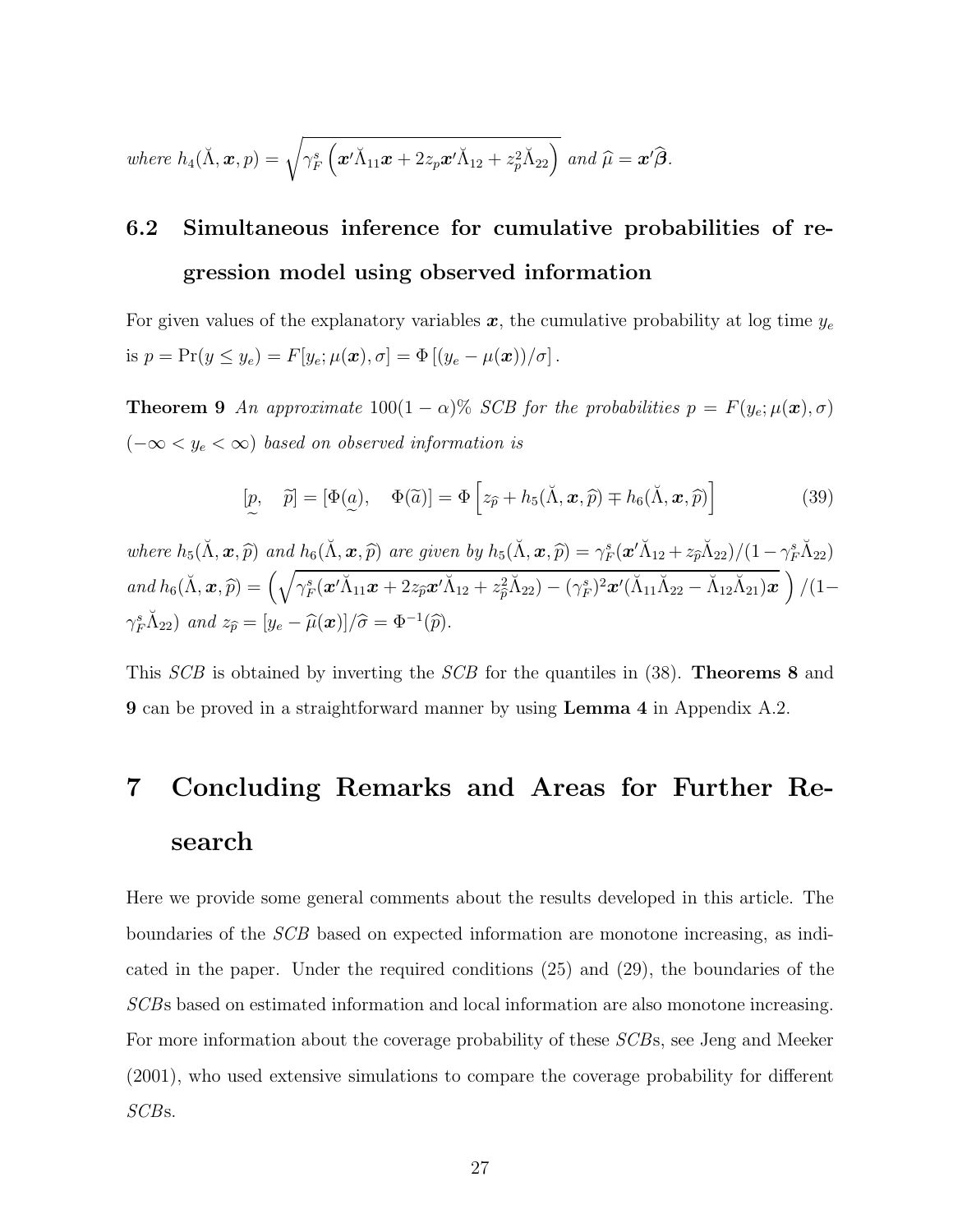The results in this article are based on Type I and Type II censoring. These results can be directly applied to other kinds of censoring, such as, staggered entry censoring, as long as the information matrix can be expressed as in (2). For more complicated censoring, similar methods could be developed without too much additional work when the distribution assumption is log-location-scale. For distributions not from this family, it may be necessary to use numerical methods to find the SCB from a given SCR.

When the inference of interest is a general function of  $\theta$ , (e.g. the hazard function), Cheng and Iles' idea still can be applied. The procedure to get the SCBs on the function may, however, have to be done numerically.

### A Technical Details

#### A.1 Maximization and minimization over quadratic regions

In this section, we present two results for maximization and minimization over quadratic regions. Lemma 2 gives a general result in maximization and minimization over a spherical region. The dimensionality of the spherical region is arbitrary. Lemma 3 gives results in maximization and minimization over two dimensional parabolic and hyperbolic regions.

Lemma 2 (A general result in maximization and minimization over a spherical region) Consider the maximization problem:  $\max_{\alpha} d' \alpha$  subject to:  $\alpha' \alpha \leq k, k > 0$ . The maximum is obtained at  $\widetilde{\alpha} = d\sqrt{k/(d'd)}$  and  $\max_{\alpha} d' \alpha = \sqrt{k(d'd)}$ .

A simple consequence of this result is that the constrained  $\max(\mathbf{d}'\boldsymbol{\alpha})$  occurs at  $\widetilde{\boldsymbol{\alpha}}$  and the constrained  $\min(\mathbf{d}'\boldsymbol{\alpha})$  occurs at  $-\widetilde{\boldsymbol{\alpha}}$ . This result is illustrated in Figure 12.

**Proof:** Using the Schwartz inequality,  $d' \alpha \leq \sqrt{(\alpha' \alpha)(d'd)} \leq \sqrt{k(d'd)}$ . The upper bound is obtained (i.e., the left hand side is equal to the right hand side) when  $\alpha = \tilde{\alpha}$ with  $\tilde{\boldsymbol{\alpha}} = a \, \boldsymbol{d}$  and  $\tilde{\boldsymbol{\alpha}}' \tilde{\boldsymbol{\alpha}} = k$ . Then  $a = \sqrt{k/(\boldsymbol{d'}\boldsymbol{d})}$ . Thus the optimal solution and the maximum are  $\tilde{\boldsymbol{\alpha}} = \boldsymbol{d} \sqrt{k/(d' \boldsymbol{d})}$  and  $\max_{\boldsymbol{\alpha}} \boldsymbol{d'} \, \boldsymbol{\alpha} = \sqrt{k(d' \boldsymbol{d})}$  .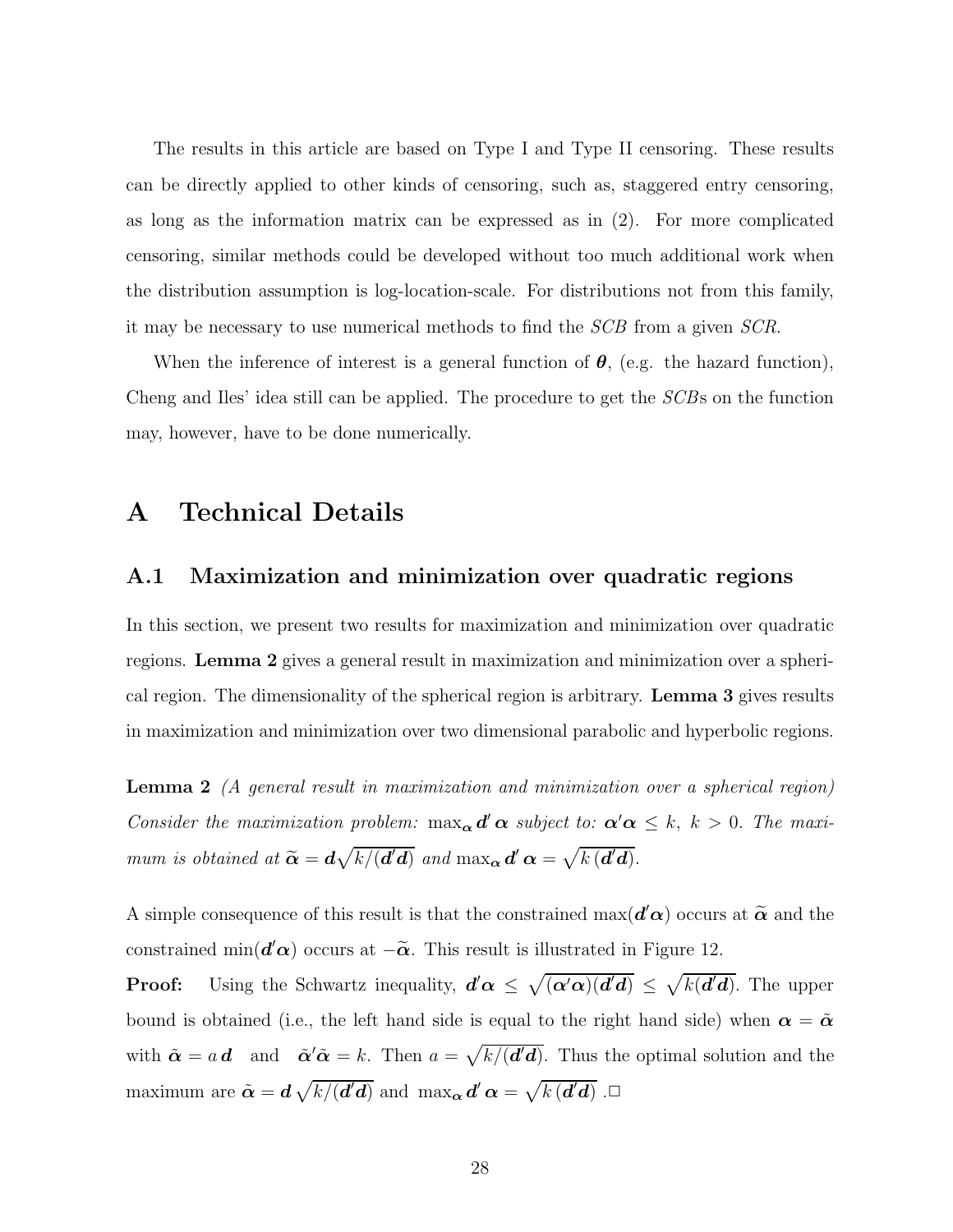

Figure 12: Minimization on a circle.

**Lemma 3** 1. (parabolic region) Consider  $\min_{\alpha} t = d' \alpha$  and  $\max_{\alpha} t = d' \alpha$  subject to:  $\alpha_2 \geq k\alpha_1^2$ ,  $k > 0$ , where  $\boldsymbol{\alpha} = (\alpha_1, \alpha_2)'$  and  $\boldsymbol{d} = (d_1, d_2)'$ . Then

$$
\[\min_{\alpha} \mathbf{d}' \alpha, \ \max_{\alpha} \mathbf{d}' \alpha\] = \begin{cases} \left[ -\infty, -\frac{d_1^2}{4k d_2} \right], & d_2 < 0, \\ \left[ -\infty, \infty \right], & d_2 = 0, \\ \left[ -\frac{d_1^2}{4k d_2}, \infty \right], & d_2 > 0.\end{cases}
$$

2. (hyperbolic region) Consider  $\min_{\alpha} t = d' \alpha$  and  $\max_{\alpha} t = d' \alpha$  subject to:  $\alpha_2^2$  –  $\alpha_1^2 \geq k, k > 0$ , where  $\boldsymbol{\alpha} = (\alpha_1, \alpha_2)'$ ,  $\alpha_2 > 0$  and  $\boldsymbol{d} = (d_1, d_2)'$ . Then

$$
\[\min_{\alpha} \mathbf{d}' \alpha, \ \max_{\alpha} \mathbf{d}' \alpha\] = \begin{cases} \left[ -\infty, -\sqrt{k(d_2^2 - d_1^2)} \right], & d_2 < 0, \text{ and } |d_1| < |d_2|, \\ \left[ \sqrt{k(d_2^2 - d_1^2)}, \ \infty \right], & d_2 > 0, \text{ and } |d_1| < |d_2| \\ \left[ -\infty, \ \infty \right], & \text{otherwise.} \end{cases}\]
$$

 $d_2 < 0$ , and  $|d_1| < |d_2|$  is equivalent to  $d_2 < 0$ , and  $d_2^2 - d_1^2 > 0$ .  $d_2 > 0$ , and  $|d_1| < |d_2|$ is equivalent to  $d_2 > 0$ , and  $d_2^2 - d_1^2 > 0$ .

**Proof:** First we prove part (1). When  $d_2 = 0$ ,  $t = d_1 \alpha_1$  then max  $t = \infty$  and min  $t =$  $-\infty$  because  $-\infty < \alpha_1 < \infty$ . Now consider  $d_2 > 0$  (the proof for  $d_2 < 0$  is similar).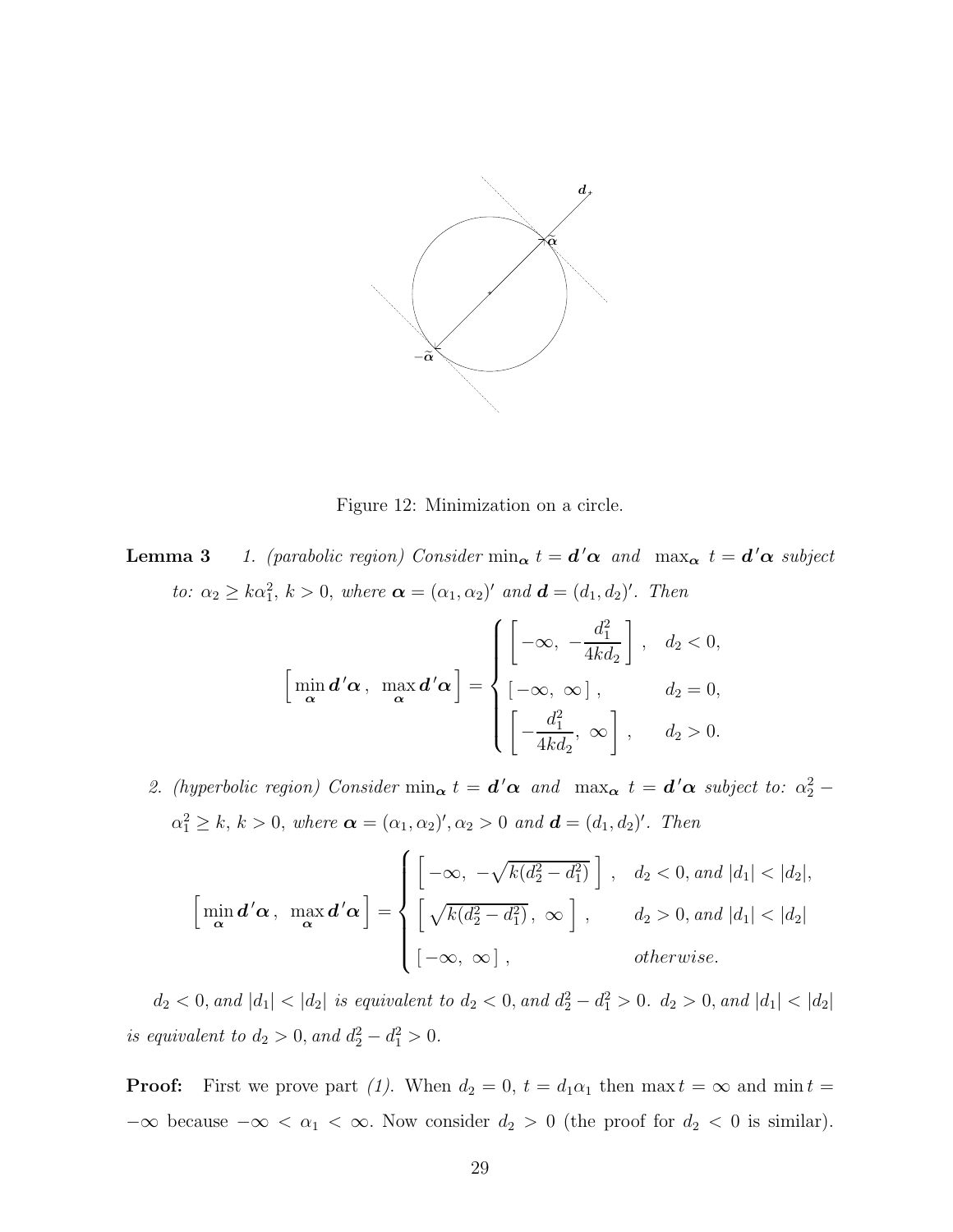Note that  $\max_{\alpha} t \ge \max_{\alpha_1} d_1 \alpha_1 + d_2 \alpha_1^2 \to \infty$ , as  $\alpha_1 \to \infty$ . Hence  $\max_{\alpha} t = \infty$ . Also note that  $t = d_1\alpha_1 + d_2\alpha_2 \geq d_1\alpha_1 + kd_2\alpha_1^2 = kd_2[\alpha_1 - d_1/(2d_2)]^2 - d_1^2/(4kd_2)$ . Hence  $\min_{\mathbf{\alpha}} t = -d_1^2/(4kd_2)$ , proving part (1).

Now we prove part (2). The proof for  $d_2 = 0$  is like the proof of part (1) and  $d_2 = 0$ . Next consider the case of  $d_2 > 0$ ,  $|d_1| < |d_2|$  (the proof for  $d_2 < 0$ ,  $|d_1| < |d_2|$  is similar). Direct computations show that  $d_2 > 0, |d_1| < d_2$  is equivalent to  $d_2 > 0, d_2^2 - d_1^2 > 0$ . Because  $t = d_1\alpha_1 + d_2\alpha_2 = (-d_1)(-\alpha_1) + d_2\alpha_2$ , it suffices to consider the case of  $d_1 >$  $0, d_2 > 0, d_1 < d_2$  case. Note that  $\max_{\alpha} t \geq d_1 \alpha_1 + d_2 \sqrt{\alpha_1^2 + k} \rightarrow \infty$ , as  $\alpha_1 \rightarrow \infty$ . Hence  $\max_{\alpha} t = \infty$ . Also note that  $t = d_1\alpha_1 + d_2\alpha_2 \geq d_1\alpha_1 + d_2\sqrt{\alpha_1^2 + k}$ . Taking first and second derivatives with respect to  $\alpha_1$ , it can be shown that the minimum point of  $d_1\alpha_1 + d_2\sqrt{\alpha_1^2 + k}$  occurs at  $(\alpha_1, \alpha_2) = \left[ -\sqrt{k d_1^2/(d_2^2 - d_1^2)}, \sqrt{k d_2^2/(d_2^2 - d_1^2)} \right]$ . Direct computations show that  $\min_{\mathbf{\alpha}} t = \sqrt{k(d_2^2 - d_1^2)}$ .  $\Box$ 

## A.2 A simultaneous confidence band based on a Wald type confidence region

Here, we present a general result for an SCB obtained from a Wald type SCR. This is Lemma 4, which is needed to prove Theorems 2-7.

**Lemma 4** Suppose that  $\hat{\theta} = (\hat{\beta}', \hat{\sigma})'$  are the ML estimators of the unknown parameters  $\boldsymbol{\theta} = (\boldsymbol{\beta}', \sigma)' = (\theta_1, \cdots, \theta_k)'$  in a location-scale model with cdf  $F(y; \mu_i, \sigma) = \Phi[(y - \sigma)]$  $\mu_i)/\sigma], i = 1,\ldots,n,$  where  $\mu_i = \mathbf{x}'_i\mathbf{\beta}, \ \mathbf{\beta} = (\beta_1,\ldots,\beta_{k-1})'$ , the  $\mathbf{x}_i$ 's are vectors of known explanatory variables, and  $\Phi(z)$  is a continuous cdf that does not depend on unknown parameters. Consider an approximate  $100(1 - \alpha)\%$  SCR for  $\theta$  of the form

$$
(\hat{\boldsymbol{\tau}} - \boldsymbol{\theta})' \, \Omega \, (\hat{\boldsymbol{\tau}} - \boldsymbol{\theta}) \leq \vartheta \tag{40}
$$

where the k dimensional vector  $\hat{\tau} = (\hat{\tau}_1, \dots, \hat{\tau}_k)'$ , the scalar  $\vartheta$ , and the completely specified  $k \times k$  positive definite matrix  $\Omega$  may depend on  $\widehat{\boldsymbol{\theta}}$  and  $\alpha$  but they do not depend on  $\boldsymbol{\theta}$ . Then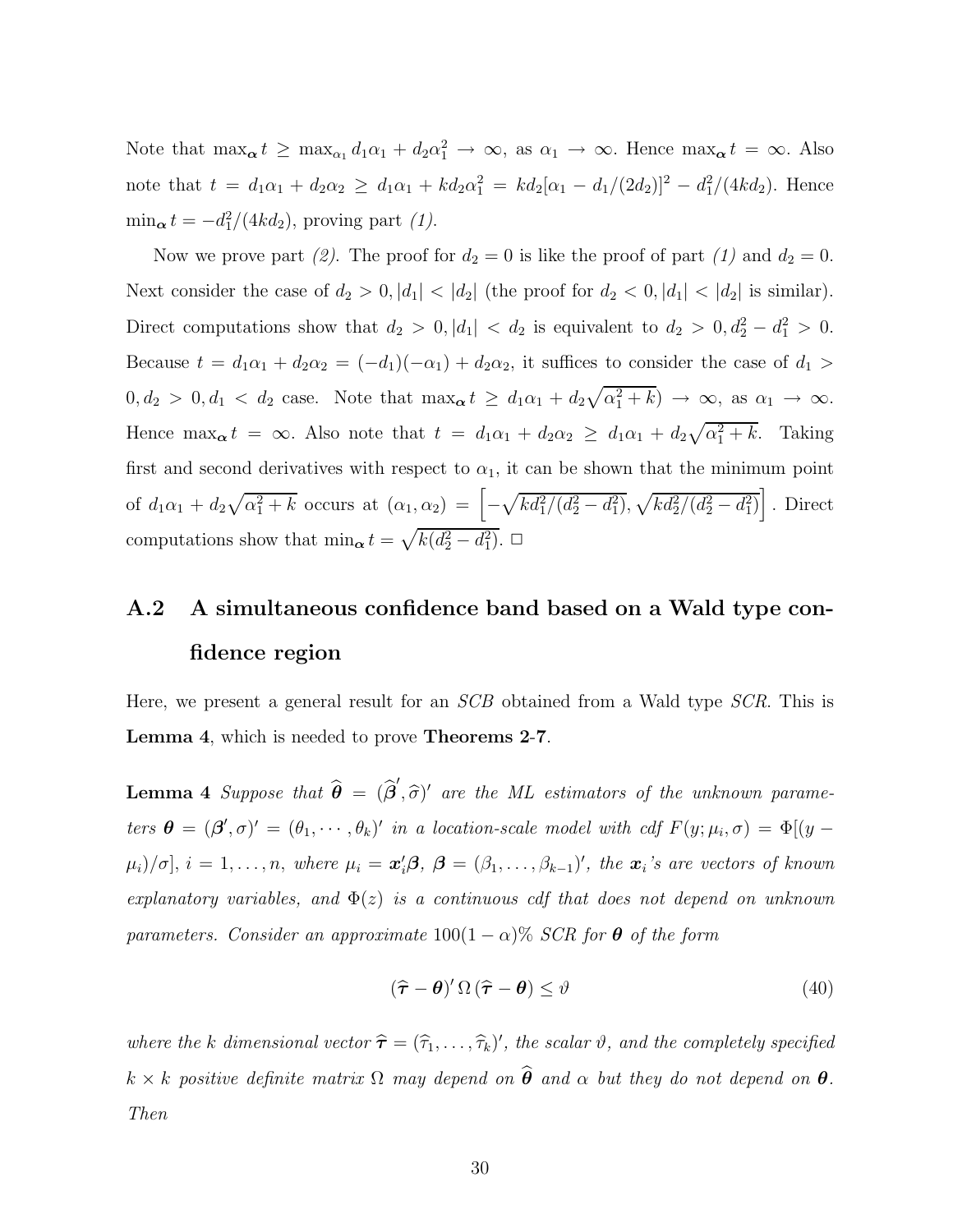1. The SCR defined by (40) contains only positive values of  $\theta_k$  if and only if  $\hat{\tau}_k > 0$ and  $\widehat{\tau}_k^2 \det(\Omega) > \vartheta \det(\Omega_{11}),$  or equivalently if  $\widehat{\tau}_k > 0$  and  $(1 - c\Upsilon_{22}) > 0$ , where

$$
\Upsilon = \left[ \begin{array}{cc} \Upsilon_{11} & \Upsilon_{12} \\[1mm] \Upsilon_{12} & \Upsilon_{22} \end{array} \right] \ = \ \left[ \begin{array}{cc} \Omega_{11} & \Omega_{12} \\[1mm] \Omega_{12} & \Omega_{22} \end{array} \right]^{-1},
$$

 $c = \vartheta / \widehat{\tau}_k^2$ , and  $\Omega_{11}$  and  $\Upsilon_{11}$  are  $(k-1) \times (k-1)$  matrices.

2. For a fixed vector of explanatory variables, say  $x$ , an approximate  $100(1-\alpha)\%$ SCB for the quantile p at  $x$ ,  $y_p = x'\beta + \sigma z_p$ , is given by  $y_p = \min(x'\beta + \sigma z_p)$ and  $\widetilde{y}_p = \max(x'\beta + \sigma z_p)$  where the min and max are taken over the constrained region (40). Then

$$
[y_p, \quad \widetilde{y}_p] = \mathbf{x}' \widehat{\boldsymbol{\tau}}_1 + \widehat{\tau}_k \left[ z_p \mp \sqrt{c \left( \mathbf{x}' \widehat{\mathbf{T}}_{11} \mathbf{x} + 2 z_p \mathbf{x}' \widehat{\mathbf{T}}_{12} + z_p^2 \widehat{\mathbf{T}}_{22} \right)} \right]
$$
(41)

where  $\hat{\tau}_1$  are the first  $(k - 1)$  components of  $\hat{\tau}$ , i.e.,  $\hat{\tau}_1 = (\hat{\tau}_1, \dots, \hat{\tau}_{k-1})'$ .

3. For a fixed vector of explanatory variables, say  $x$ , and  $log$  time  $y_e$ , an approximate 100(1 −  $\alpha$ )% SCB for the cumulative probability  $p = \Phi\left[\left(y_e - \mu\right)/\sigma\right]$  has boundaries  $p = \Phi(\underline{a}) = \min \Phi [(y_e - \mu)/\sigma]$  and  $\widetilde{p} = \Phi(\widetilde{a}) = \max \Phi [(y_e - \mu)/\sigma]$ , where the min and max are taken over the constrained region  $(40)$ . Then

$$
[a, \tilde{a}] = \hat{\xi} + \frac{c(\boldsymbol{x}' \Upsilon_{12} + \hat{\xi} \Upsilon_{22})}{1 - c \Upsilon_{22}}
$$
  

$$
= \frac{\sqrt{c(\boldsymbol{x}' \Upsilon_{11} \boldsymbol{x} + 2 \hat{\xi} \boldsymbol{x}' \Upsilon_{12} + \hat{\xi}^2 \Upsilon_{22}) - c^2 \boldsymbol{x}' (\Upsilon_{11} \Upsilon_{22} - \Upsilon_{12} \Upsilon_{21}) \boldsymbol{x}}{1 - c \Upsilon_{22}}
$$
(42)

where  $\xi = (y_e - \mathbf{x}'\hat{\boldsymbol{\tau}}_1)/\hat{\tau}_k$ .

**Proof:** To prove part (1), one finds  $\min \theta_k = \min \delta' \theta$  (where  $\delta = (0, 1)$ ) for the constrained region  $(\hat{\tau} - \theta)' \Omega(\hat{\tau} - \theta) \leq \vartheta$ . We use **Lemma 2**. In this case, arg min<sub> $\theta$ </sub> δ'  $\theta =$  $\arg\min_{\theta} \delta'(\theta - \widehat{\tau}) = \arg\min_{\theta}$  $\left\{ \left( \sqrt{\Omega^{-1}} \boldsymbol\delta \right)' \left[ \sqrt{\Omega} \left( \boldsymbol\theta - \widehat{\boldsymbol \tau} \right) \right. \right.$ | subject to the constraint

$$
(\boldsymbol{\theta} - \widehat{\boldsymbol{\tau}})' \Omega (\boldsymbol{\theta} - \widehat{\boldsymbol{\tau}}) = \left[ \sqrt{\Omega} (\boldsymbol{\theta} - \widehat{\boldsymbol{\tau}}) \right]' \left[ \sqrt{\Omega} (\boldsymbol{\theta} - \widehat{\boldsymbol{\tau}}) \right] = \vartheta.
$$
 (43)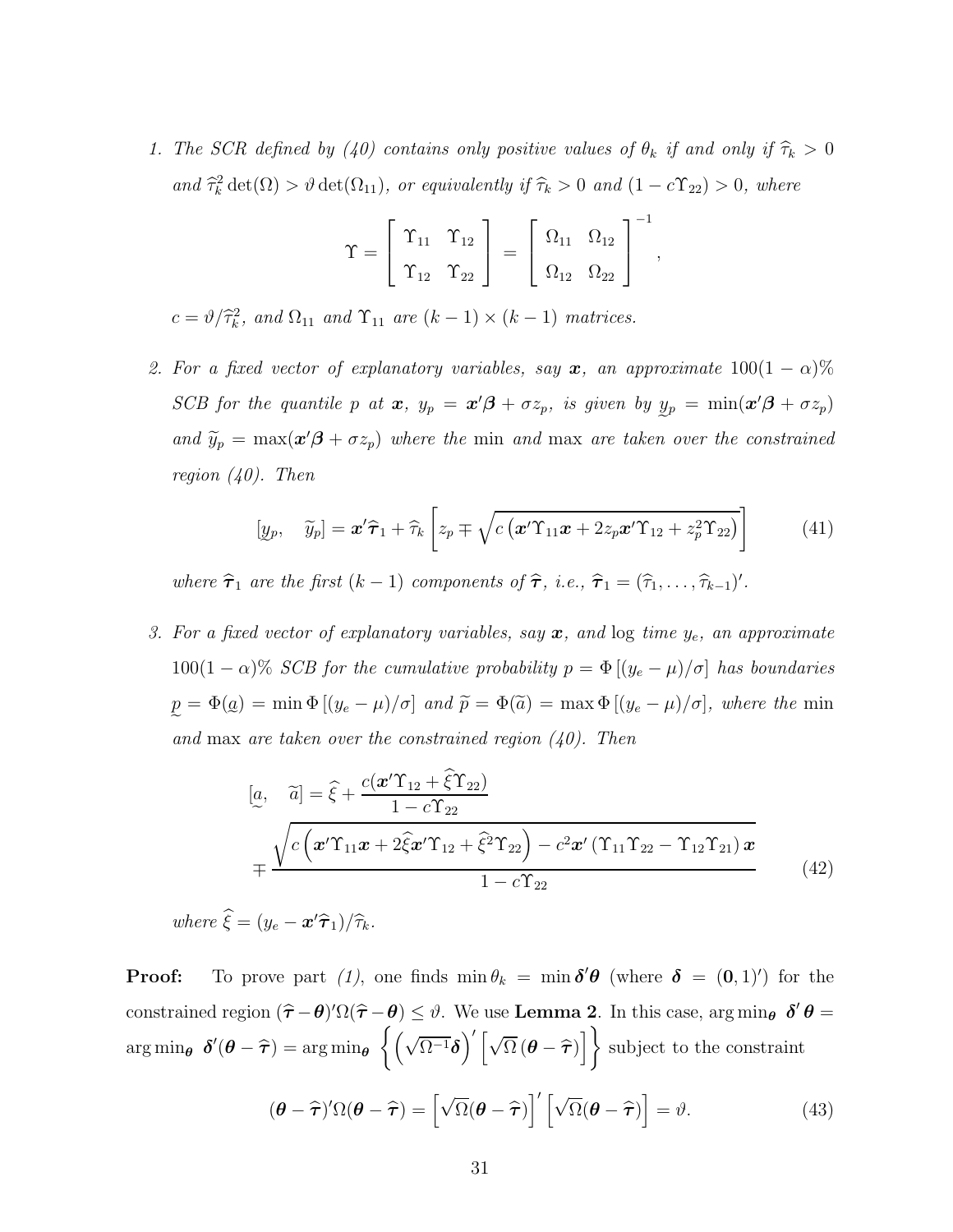Using Lemma 2 with  $\alpha = \sqrt{\Omega}(\theta - \hat{\tau})$ ,  $d = \sqrt{\Omega^{-1}}\delta'$ ,  $k = \vartheta$ , it follows that the minimum occurs at  $-\boldsymbol{d}\sqrt{\vartheta/(\boldsymbol{d}'\boldsymbol{d})}$ . Then  $\sqrt{\Omega^{-1}}(\widetilde{\boldsymbol{\theta}} - \widehat{\boldsymbol{\tau}}) = -(\sqrt{\vartheta}/\sqrt{\boldsymbol{\delta}'\Omega^{-1}\boldsymbol{\delta}}) \sqrt{\Omega^{-1}} \boldsymbol{\delta}$  or equivalently  $\widetilde{\boldsymbol{\theta}} = \widehat{\boldsymbol{\tau}} - \left(\sqrt{\vartheta}/\sqrt{\boldsymbol{\delta}'\Omega^{-1}\boldsymbol{\delta}}\right)\,\Omega^{-1}\,\boldsymbol{\delta}.$  Therefore  $\min \theta_k = \boldsymbol{\delta}'\widetilde{\boldsymbol{\theta}} = \widehat{\tau}_k - \sqrt{\vartheta \,\boldsymbol{\delta}'\Omega^{-1}\boldsymbol{\delta}} = \widehat{\tau}_k - \sqrt{\vartheta\,\Upsilon_{22}}.$ Thus min  $\theta_k > 0$  if and only if  $\hat{\tau}_k > 0$ ,  $\hat{\tau}_k - \sqrt{\vartheta \Upsilon_{22}} > 0$ , which implies that  $(1 - c\Upsilon_{22}) > 0$ . Because  $\det(\Omega) = \det(\Omega_{11}) \det(\Omega_{22} - \Omega_{21}\Omega_{11}^{-1}\Omega_{21}) = \det(\Omega_{11})/\det(\Upsilon_{22})$ , the *SCR* includes only positive values of  $\theta_k$  if and only if  $\hat{\tau}_k > 0$  and  $\hat{\tau}_k^2 \det(\Omega) > \vartheta \det(\Omega_{11})$ .

Without lost of generality, to prove parts  $(2)$  and  $(3)$ , we assume that x is the scalar 1 and we write  $\mathbf{x}'\boldsymbol{\beta} = \mu, \hat{\boldsymbol{\tau}} = (\hat{\boldsymbol{\tau}}_1, \hat{\boldsymbol{\tau}}_k)'$  (i.e.,  $k = 2$ ). Similar to the proof of part (1), finding the boundaries of  $SCB$  for quantiles consists of finding  $\argmax_{\bm{\theta}}\; \left\{\left(\sqrt{\Omega^{-1}}\bm{c}\right)'\left[\sqrt{\Omega}\left(\bm{\theta}-\widehat{\bm{\tau}}\right)\right. \right.$  $\left[\right],$ subject to the constraint (43), with  $\boldsymbol{c} = (\mu, z_p)'$ . Using **Lemma 2** with  $\boldsymbol{\alpha} = \sqrt{\Omega}(\boldsymbol{\theta} - \boldsymbol{\beta})$  $\hat{\tau}$ ),  $d = \sqrt{\Omega^{-1}}c$ ,  $k = \vartheta$ , we see that the maximum occurs at  $\tilde{\alpha} = \sqrt{\Omega}(\theta - \hat{\tau})$  $(\sqrt{\vartheta}/\sqrt{\mathbf{c}'\Omega^{-1}\mathbf{c}}) \sqrt{\Omega^{-1}}\mathbf{c}$  or  $\boldsymbol{\theta} = \hat{\boldsymbol{\tau}} + (\sqrt{\vartheta}/\sqrt{\mathbf{c}'\Omega^{-1}\mathbf{c}}) \Omega^{-1}\mathbf{c}$ . Therefore  $\max_{\boldsymbol{\theta}} \mathbf{c}'\boldsymbol{\theta} = \mathbf{c}'\hat{\boldsymbol{\tau}} +$  $\sqrt{\vartheta \ c'\Omega^{-1}\mathbf{c}}$  and  $\min_{\theta} c'\theta = c'\hat{\tau}-\sqrt{\vartheta \ c'\Omega^{-1}\mathbf{c}}$ . Straightforward substitutions yield,  $c'\hat{\tau} \mp \sqrt{\vartheta \ c'\Omega^{-1}\mathbf{c}}$ .  $\sqrt{\vartheta \, \mathbf{c}' \Omega^{-1} \mathbf{c}} = \hat{\tau}_1 + \hat{\tau}_k \left[ z_p \mp \sqrt{c \left( \Upsilon_{11} + 2 z_p \Upsilon_{12} + z_p^2 \Upsilon_{22} \right)} \right].$ 

To prove part (3), let  $\tilde{p} = \max \Phi[(y_e - \mu)/\sigma]$  where the maximization is over the constrained region (43). This implies  $y_e \leq \mu + \sigma z_{\tilde{p}}$ , which shows that  $y_e$  is the lower boundary of the *SCB* for the  $\tilde{p}$  quantile (i.e.,  $y_e = y_{\tilde{p}}$ ). Then solving this equation for  $\widetilde{p}$  provides the upper bound for p. Letting  $\widetilde{a} = \Phi^{-1}(\widetilde{p})$ , one needs to solve for  $\widetilde{a}$  in the equation  $y_e = \hat{\tau}_1 + \hat{\tau}_k \left[ \tilde{a} - \sqrt{c(\Upsilon_{11} + 2\tilde{a}\Upsilon_{12} + \tilde{a}^2\Upsilon_{22})} \right]$ . Similarly, the lower bound  $\underline{a}$  is the solution to the equation,  $y_e = \hat{\tau}_1 + \hat{\tau}_k \left[ \underline{a} + \sqrt{c(\Upsilon_{11} + 2\underline{a}\Upsilon_{12} + \underline{a}^2\Upsilon_{22})} \right]$ . Then  $\underline{a}$  and  $\tilde{a}$  are the roots of the quadratic equation  $(\hat{\xi} - a)^2 - c(\Upsilon_{11} + 2a\Upsilon_{12} + a^2\Upsilon_{22}) = 0$  where  $\xi = (y_e - \hat{\tau}_1)/\hat{\tau}_k$ . Straightforward but lengthly computations give  $[\alpha, \quad \tilde{a}] = \xi + c(\Upsilon_{12} + \tilde{a})$  $\widehat{\xi} \Upsilon_{22})/(1 - c \Upsilon_{22}) \mp \sqrt{c(\Upsilon_{11} + 2\widehat{\xi}\Upsilon_{12} + \widehat{\xi}^2\Upsilon_{22}) - c^2(\Upsilon_{11}\Upsilon_{22} - \Upsilon_{12}^2)}/(1$  $\sqrt{ }$  $c(\Upsilon_{11} + 2\hat{\xi}\Upsilon_{12} + \hat{\xi}^2\Upsilon_{22}) - c^2(\Upsilon_{11}\Upsilon_{22} - \Upsilon_{12}^2)/(1 - c\Upsilon_{22}). \square$ 

#### A.3 Proofs of Theorems 2 and 3

**Proof:** [Theorem 2] To prove part  $(1)$ , use Lemma 1 to get the representation  $(40)$ ] for the SCR. In this case  $x = 1$  and  $\beta = \beta_0$  are both scalars and we write  $x'\beta = \mu$ . Use the results in Lemma 4 with  $\Omega = R$ ,  $\vartheta = \gamma_F^s \hat{\sigma}^2/(1 - \gamma_F^s \lambda_{22})$ ,  $\tau = (\hat{\tau}_1, \hat{\tau}_2)'$ ,  $c = \gamma_F^s/(1 - \hat{\tau}_1 \hat{\tau}_2)$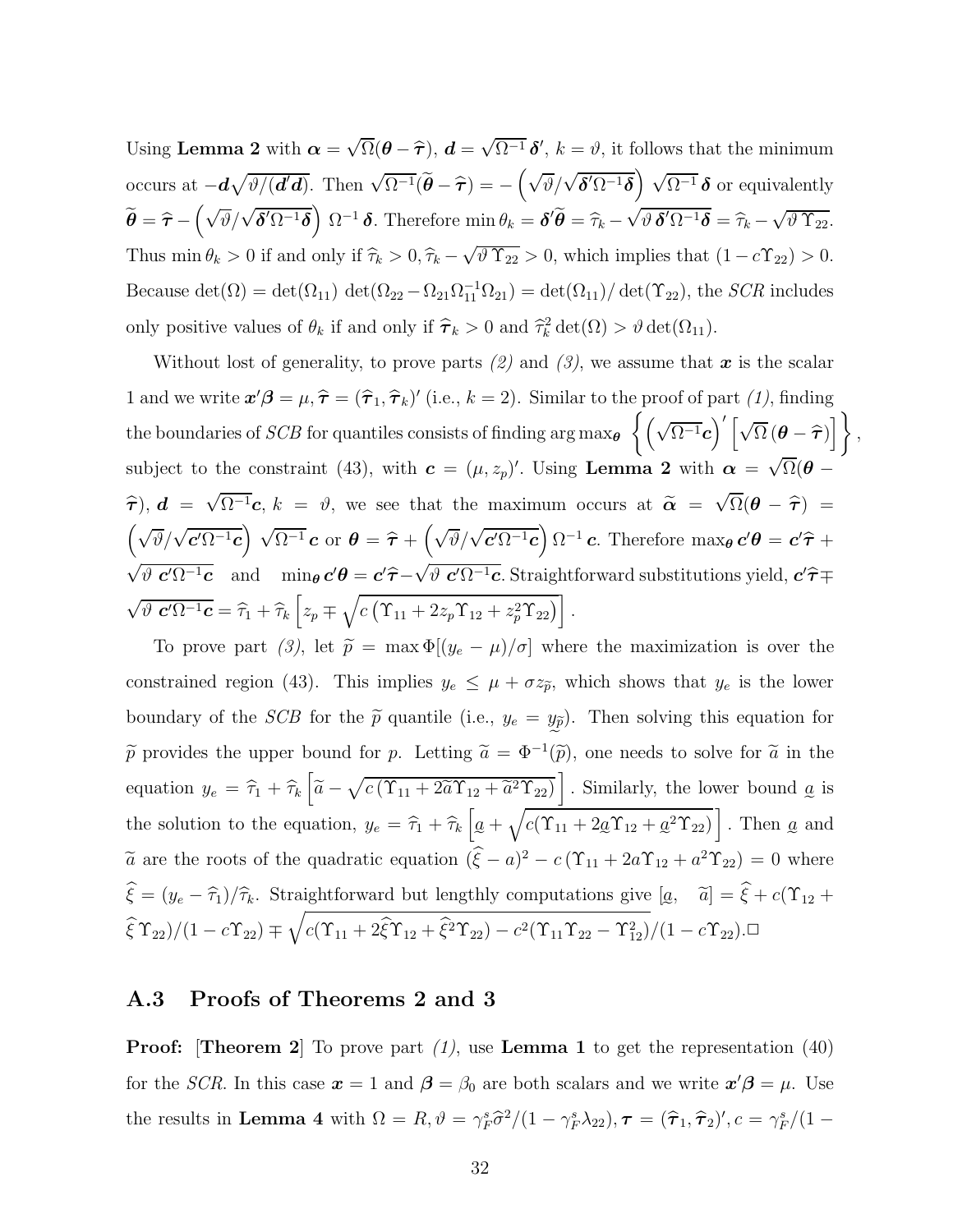$(\gamma_F^s \lambda_{22})$  to obtain  $c\Upsilon_{11} = \gamma_F^s \Lambda_{11} - (\gamma_F^s)^2 (\Lambda_{11}\Lambda_{22} - \Lambda_{12}^2)$ ,  $c\Upsilon_{22} = \gamma_F^s \Lambda_{22}$ , and  $c\Upsilon_{12} = \gamma_F^s \Lambda_{12}$ . Substituting these values of  $\hat{\tau}$ ,  $\Upsilon$ , and c into (41), using  $\Lambda = \lambda_{ij}$  (because they are scalars), and after some simplification, one gets  $[y_p, \quad \tilde{y}_p] = \hat{\mu} + \hat{\sigma} [z_p + h_1(\Lambda, p) \mp h_2(\Lambda, p)]$ .

To prove part  $(2)$ , we use the parabolic expression of the  $SCR$  in (12). Thus,

$$
y_p = (1, z_p)\widehat{\boldsymbol{\theta}} - (1, z_p)O\left(\frac{v_1}{\zeta_1}, -\frac{\gamma_p^s \widehat{\sigma}^2 + v_1^2/\zeta_1}{2v_2}\right) + (1, z_p)O\text{diag}(-1, 1)\boldsymbol{\alpha}.
$$
 (44)

Here,  $O, \zeta_1, v_1, v_2$  are defined in (11). To use **Lemma 3**, let  $d' = (1, z_p)O \text{diag}(-1, 1), k =$  $-\zeta_1/(2v_2)$ . Hence  $d_1 = \frac{-f_{11} - z_p f_{12}}{\sqrt{f_{11} \zeta_1}} d_2 = \frac{-f_{12} + z_p f_{11}}{\sqrt{f_{11} \zeta_1}} d_2 > 0$  implies that  $z_p > f_{12}/f_{11} = -\lambda_{12}/\lambda_{22}$ , which means  $p > \Phi(-\lambda_{12}/\lambda_{22})$ . When  $d_2 > 0$ , by **Lemma 3**,  $[\min_{\alpha} d' \alpha, \ \max_{\alpha} d' \alpha] = [-d_1^2/(4k d_2), \ \infty]$ . Substituting this into (44), after some simplification, one obtains the second case of (19). The proofs for other cases are similar. By L'Hospital's Rule, after some simplification, we can show that the SCB in (19) is the band in (16) when  $\gamma_F^s \to (1/\lambda_{22})^-$ .

To prove part (3), write  $R = S' \text{diag}(1, -1)S$  where  $S = \text{diag}(\sqrt{|\zeta_1|}, \sqrt{|\zeta_2|}) O'$ . The SCR in Lemma 1 can be re-expressed as  $(R^{-1}M\theta - \theta)'S'diag(-1, 1)S(R^{-1}M\theta - \theta) \ge$  $\hat{\sigma}^2 \gamma_F^s / (\gamma_F^s \lambda_{22} - 1)$ . Thus,

$$
y_p = (1, z_p)R^{-1}M\widehat{\boldsymbol{\theta}} - (1, z_p)S^{-1}\boldsymbol{\alpha}.
$$
 (45)

By (15),  $(1, z_p)R^{-1}M\hat{\theta}$  can be simplified as  $\hat{y}_p + \hat{\sigma}h_1(\Lambda, p)$ . To use **Lemma** 3, let  $d' = -(1, z_p)S^{-1}, k = \frac{\hat{\sigma}^2 \gamma_F^s}{(\gamma_F^s \lambda_{22} - 1)}$ . When  $d_2 > 0, |d_1| < |d_2|$ , this condition can be simplified (details omitted here) to  $p > \Phi\left[\left(-\lambda_{12} + \sqrt{(\gamma_F^s \lambda_{22} - 1) \det(\Lambda)}\right) / \lambda_{22}\right]$ . By **Lemma 3**,  $[\min_{\alpha} d' \alpha, \ \max_{\alpha} d' \alpha] = [\sqrt{k(d_2^2 - d_1^2)}, \ \infty]$ . Substituting this into (45), after some simplification, one obtains the second case of part  $(3)$ . The proofs for other cases are similar.  $\Box$ 

**Proof:** [Theorem 3] We only prove part (1). The proofs for parts (2) and (3) are similar but lengthy, and they are omitted here. To obtain the confidence bounds for the cumulative probabilities, notice that  $\xi + c(\mathbf{x}' \Upsilon_{12} + \xi \Upsilon_{22})/(1 - c\Upsilon_{22}) = (\xi + c\Upsilon_{12})/(1 - c\Upsilon_{22})$  $c\Upsilon_{22}$  =  $(y_e - \hat{\mu})/\hat{\sigma} = z_{\hat{p}}$ . Substituting this into (42) and after some simplification, one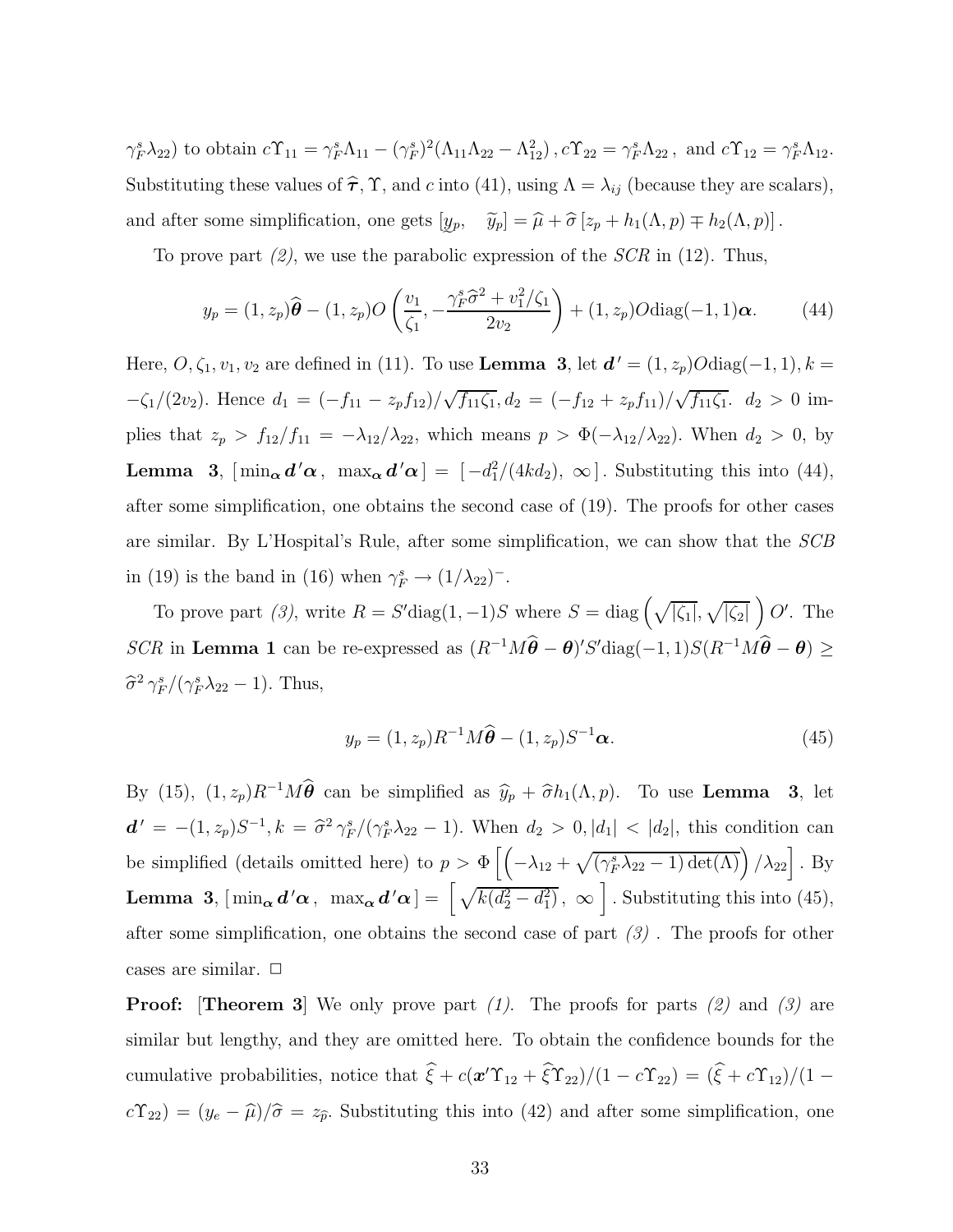get  $[p,$  $(22)$ , respectively. $\Box$  $\tilde{p}$  =  $\Phi$  [ $z_{\tilde{p}} \mp h_3(\Lambda, \tilde{p})$ ] where  $h_1(\cdot, \cdot), h_2(\cdot, \cdot), h_3(\cdot, \cdot)$  were defined in (17), (18), and

#### A.4 Proofs of Theorems 4 and 5

**Proof:** To prove **Theorem 4**, we use the results in **Lemma 4**. In this case  $x = 1$  and  $\boldsymbol{\beta} = \beta_0$  are both scalars and we write  $\boldsymbol{x}'\boldsymbol{\beta} = \mu$ . Also  $\Omega = \tilde{I}_{\boldsymbol{\theta}}, \vartheta = \gamma, \boldsymbol{\tau} = (\hat{\mu}, \hat{\sigma})', c = \gamma/\hat{\sigma}^2$ . Using these equivalences and  $\hat{I}_{\theta} = (n/\hat{\sigma}^2)M$ , direct computations give  $c\Upsilon_{ij} = \gamma_F^s \Lambda_{ij}$ .

To prove **Theorem 5**, substituting these values of  $\hat{\tau}$ ,  $\Upsilon$ , and c into (41), using  $\Lambda$  =  $\lambda_{ij}$  (because they are scalars), and after some simplification, one gets  $[y_p, \quad \tilde{y}_p] = \hat{\mu} + \hat{\mu}$  $\widehat{\sigma}[z_p \mp h_3(\Lambda, p)]$  and  $[\underline{p}, \quad \widetilde{p}] = \Phi[z_{\widehat{p}} + h_1(\Lambda, \widehat{p}) \mp h_2(\Lambda, \widehat{p})]$ .

### References

- Cheng, R., Iles, T., 1983. Confidence bands for cumulative distribution functions of continuous random variables. Technometrics 25 (1), 77–86.
- Cheng, R., Iles, T., 1988. One-sided confidence bands for cumulative distribution functions. Technometrics 20 (2), 155–159.
- Jeng, S.-L., Meeker, W. Q., 2001. Parametric simultaneous confidence bands for cumulative distributions from censored data. Technometrics 43 (4), 450–461.
- Lawless, J. F., 2003. Statistical Models and Methods for Lifetime Data, 2nd Edition. John Wiley and Sons Inc.
- Meeker, W. Q., Escobar, L. A., 1998. Statistical Methods for Reliability Data. John Wiley and Sons Inc.
- Miller, R. G., 1981. Simultaneous Statistical Inference, 2nd Edition. Springer.